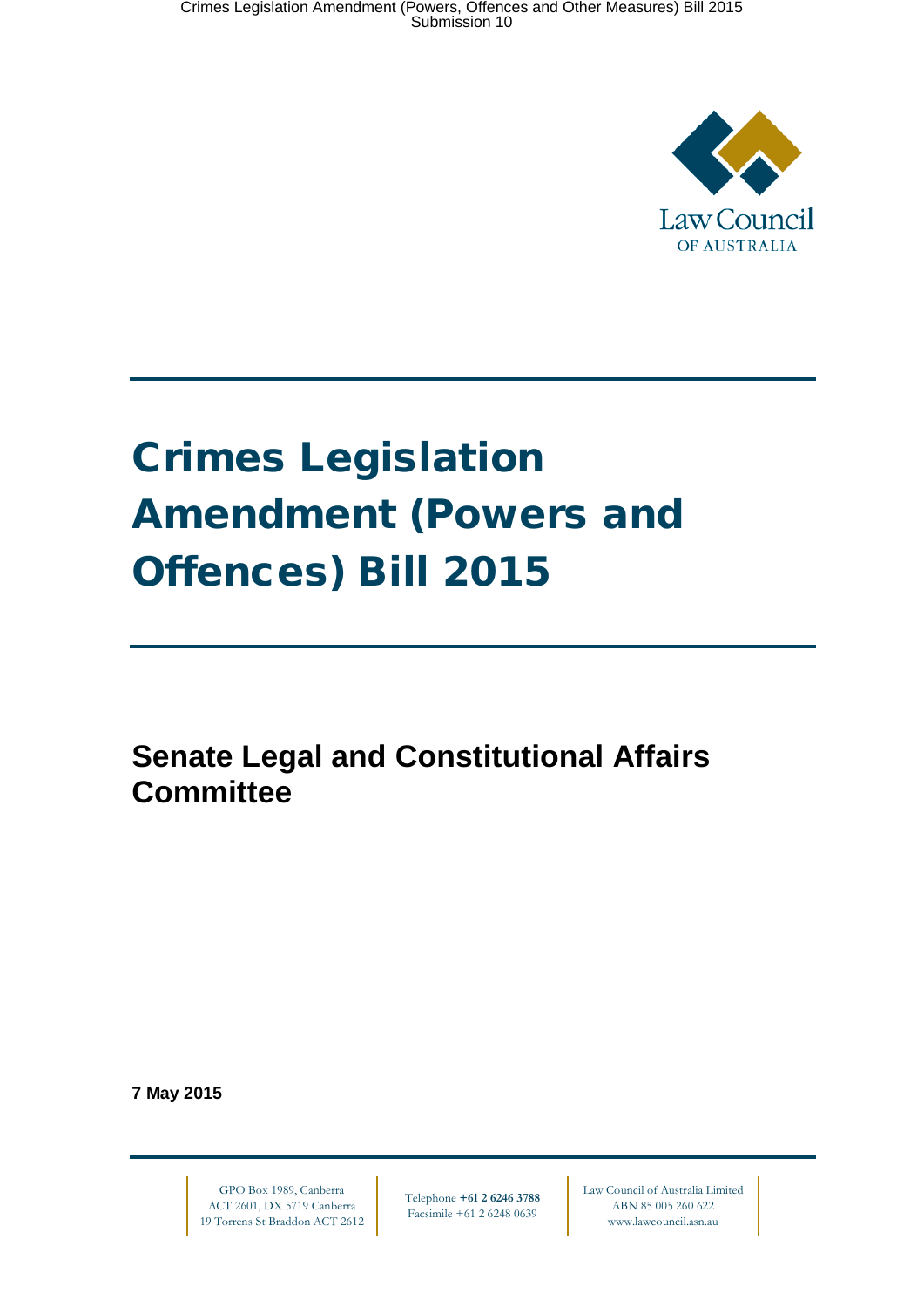# Table of Contents

| Recklessness as the fault element for attempted drug and precursor offences5 |  |
|------------------------------------------------------------------------------|--|
|                                                                              |  |
|                                                                              |  |
|                                                                              |  |
|                                                                              |  |
| Removing a court's discretion to issue a recognizance release order19        |  |
|                                                                              |  |

# <span id="page-1-0"></span>Acknowledgement

The Law Council acknowledges the assistance of its National Criminal Law Committee, the Law Society of South Australia and the Bar Association of Queensland in the preparation of this submission.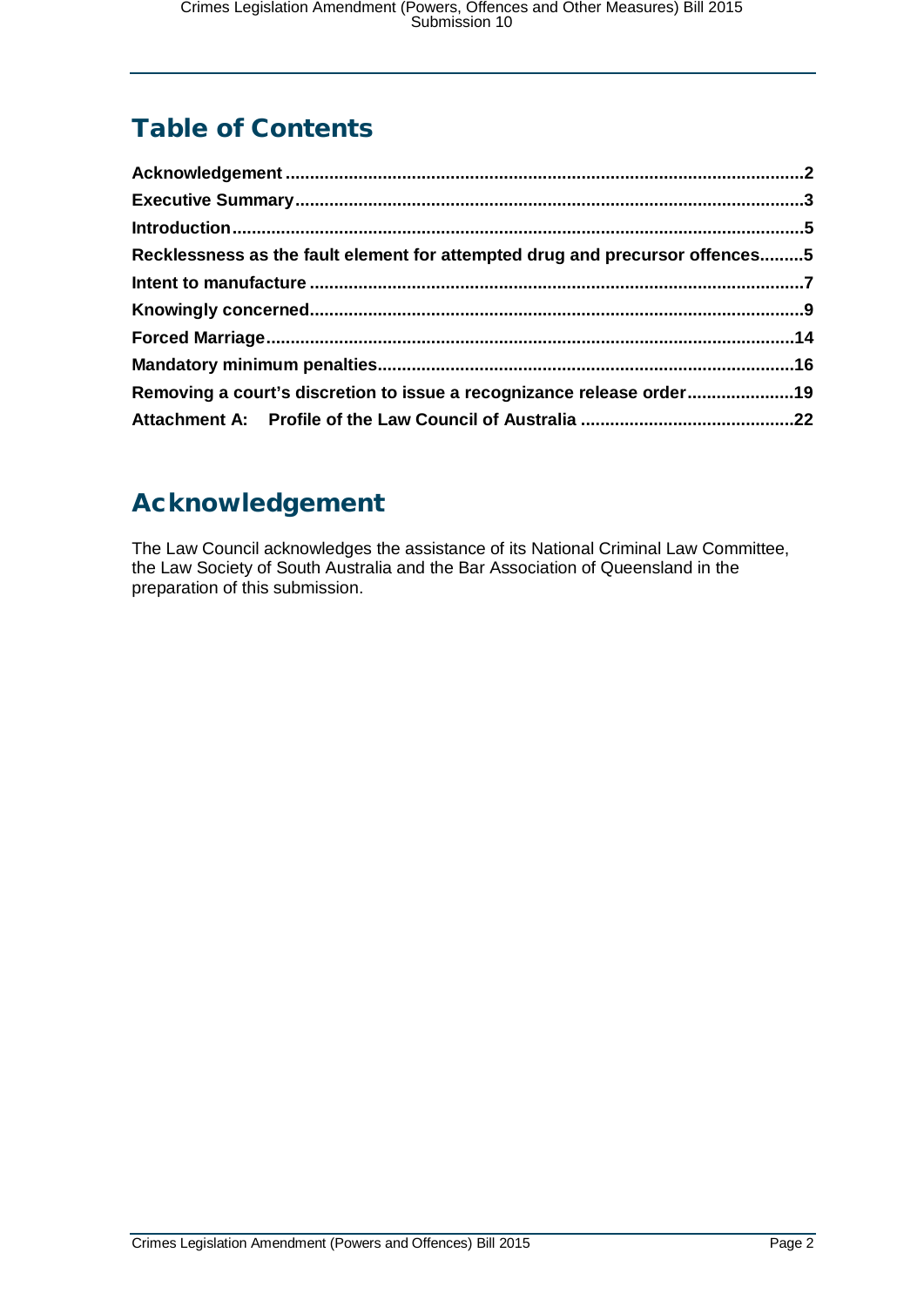### <span id="page-2-0"></span>Executive Summary

- 1. The Law Council is pleased to provide the following submission to the Senate Committee on Legal and Constitutional Affairs' Inquiry into the Crimes Legislation Amendment (Powers, Offences and Other Measures) Bill 2015.
- 2. The Law Council supports measures in the Bill relating to ensuring the forced marriage offence applies where a victim does not freely and fully consent because he or she is incapable of understanding the nature and effect of a marriage ceremony due to age or mental incapacity.
- 3. However, the Law Council considers that there are problematic aspects of the following amendments that:
	- make recklessness the fault element for attempted offences against Part 9.1 of the *Criminal Code Act 1995* (Cth) (Criminal Code) relating to drugs and precursor offences (Schedule 1 of the Bill);
	- remove the intent to manufacture element from border controlled precursor offences in sections 307.11 to 307.13 of the Criminal Code (Schedule 1 of the Bill);
	- insert the concept of being 'knowingly concerned' in the commission of an offence as an additional form of secondary criminal liability in section 11.2 of the Criminal Code (Schedule 5 of the Bill);
	- introduce mandatory minimum sentences of five years imprisonment for firearm trafficking (Schedule 6 of the Bill); and
	- ensure that only non-parole periods (rather than recognizance release orders) can be fixed for sentences exceeding 3 years (Schedule 7 of the Bill).
- 4. The Law Council understands that State and Territory jurisdictions were not consulted on a number of the main amendments in the Bill, including the proposals to broaden the concept of attempt to include 'recklessness' (even if limited to serious drug offences) and to include the term 'knowingly concerned' as a form of derivative liability.
- 5. The Model Criminal Code Committee (MCCOC) process involved an expert committee and a nation-wide consultative process where both of these proposals were considered and rejected at the national level by both common law and Griffiths Code jurisdictions. The reasons for doing so remain cogent. Piecemeal reforms to fundamental common law and Code provisions should only be adopted in the clearest cases. Neither of these proposals meets that criterion. Further, the proposed Commonwealth amendments would work against the emergence of national uniform criminal law. This was a prime objective of the MCCOC process.
- 6. The Law Council's key recommendations include that:
	- (a) measures in the Bill that seek to change fundamental principles of the Criminal Code, such as permitting recklessness for attempt and introducing the concept of 'knowingly concerned' into the Criminal Code, must undergo a full public consultation process, including with State and Territory jurisdictions and the relevant specialist professional associations;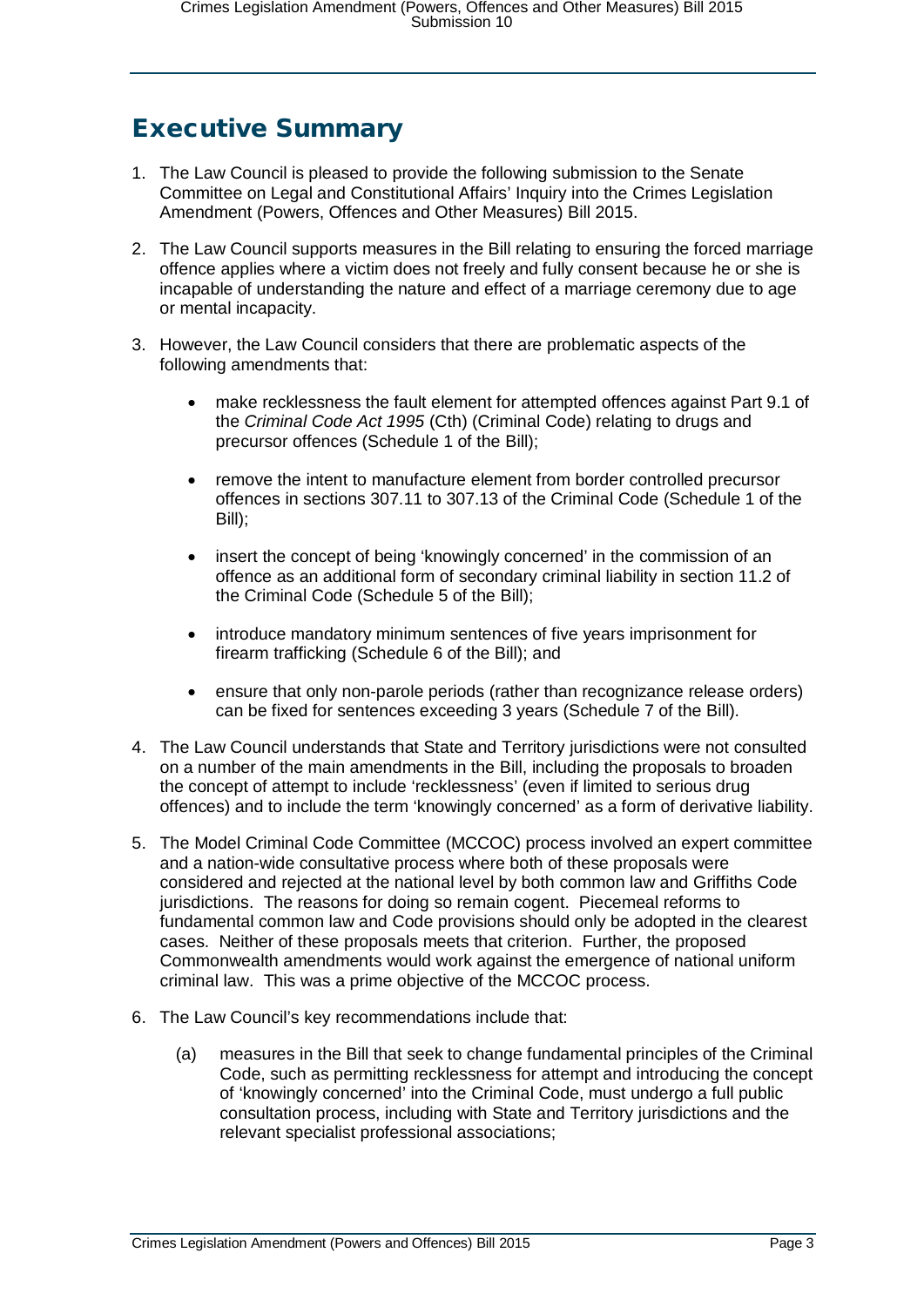- (b) new section 300.6 of the Bill providing recklessness as a fault element for attempted drug and precursor offences under the Criminal Code should be removed from the Bill;
- (c) items 3 to 7 of Schedule 1 of the Bill that remove the intent to manufacture element from border controlled precursor offences should be removed from the Bill;
- (d) the proposal to include 'knowingly concerned' as one of the general elements of criminal responsibility in chapter 2 of the Criminal Code should be removed from Bill;
- (e) the broadening of the definition of forced marriage and the increase in penalties should be accompanied by awareness raising / education within the community;
- (f) consideration be given to:
	- (i) the framing of sexual and other offences that may accompany an offence of forced marriage; and
	- (ii) criminalising the procuring of an underage marriage.
- (g) the mandatory sentencing penalties in the Bill be removed; and
- (h) the proposed amendments to sections 19AB and 19AC of the *Crimes Act 1914* (Cth) (Crimes Act) relating to requiring that only non-parole orders (not recognizance release orders) can be fixed for sentences that exceed three years, be removed from the Bill.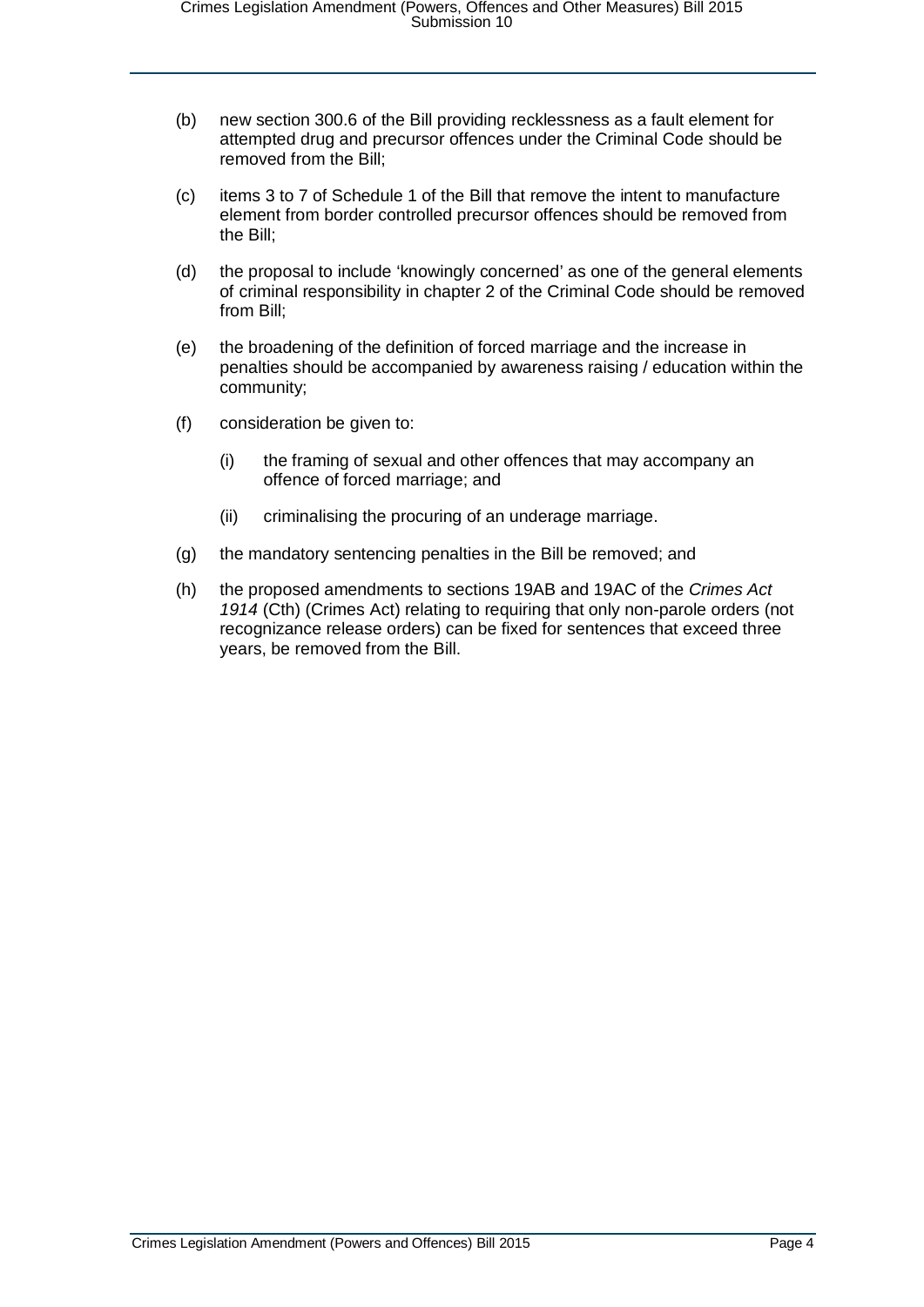# <span id="page-4-0"></span>Introduction

- 7. The Government has stated that the Bill will deliver on the government's commitment to tackle crime and to make our communities safer.<sup>[1](#page-4-2)</sup> The Bill aims to provide our law enforcement agencies with the tools and powers they need to effectively perform their functions and reflects the Government's efforts to target criminals, protect Australian's from gun-crime and reduce the heavy cost of crime for all Australians.<sup>[2](#page-4-3)</sup>
- 8. The Bill contains a range of measures across various Commonwealth acts, including updating offence provisions in the Criminal Code. However, key measures of the Bill have been introduced into the Parliament without State and Territory consultation.
- 9. In contrast, several principles and provisions that the Bill seeks to amend were initially developed over a period of more than ten years, where MCCOC undertook extensive consultation and research, including with States and Territories, which resulted in the progressive publication of nine chapters of the Criminal Code.
- 10. The need for greater uniformity in the area of criminal law remains as pressing today as it did almost two decades ago when the project was commenced.
- 11. The Law Council supports the Model Criminal Code project and other efforts to harmonise criminal law and procedure across the Commonwealth, States and Territories. Accordingly, it considers that measures that seek to change fundamental principles of the Criminal Code, such as permitting recklessness for attempt and introducing the concept of 'knowingly concerned' into the Criminal Code, must undergo a full public consultation process, including with State and Territory jurisdictions.

#### **Recommendation:**

• **The Law Council recommends that measures in the Bill that seek to change fundamental principles of the Criminal Code, such as permitting recklessness for attempt and introducing the concept of 'knowingly concerned' into the Criminal Code, must undergo a full public consultation process, including with State and Territory jurisdictions.**

# <span id="page-4-1"></span>Recklessness as the fault element for attempted drug and precursor offences

- 12. New section 300.6 the Bill would amend the Criminal Code to make recklessness the fault element for attempted offences against Part 9.1 of the Criminal Code (relating to drug and precursor offences).
- 13. The Explanatory Memorandum to the Bill notes the rationale of this amendment:

<span id="page-4-2"></span><sup>&</sup>lt;sup>1</sup> Minister for Justice, Second Reading Speech to the Crimes Legislation Amendment (Powers, Offences and other Measures) Bill 2015, 19 March 2015 at

<span id="page-4-3"></span>[http://parlinfo.aph.gov.au/parlInfo/search/display/display.w3p;query=Id%3A%22chamber%2Fhansardr%2F311](http://parlinfo.aph.gov.au/parlInfo/search/display/display.w3p;query=Id%3A%22chamber%2Fhansardr%2F311d5444-ac02-4c7a-aca5-e3d5a5e1c2a7%2F0009%22) [d5444-ac02-4c7a-aca5-e3d5a5e1c2a7%2F0009%22](http://parlinfo.aph.gov.au/parlInfo/search/display/display.w3p;query=Id%3A%22chamber%2Fhansardr%2F311d5444-ac02-4c7a-aca5-e3d5a5e1c2a7%2F0009%22) <sup>2</sup> Ibid.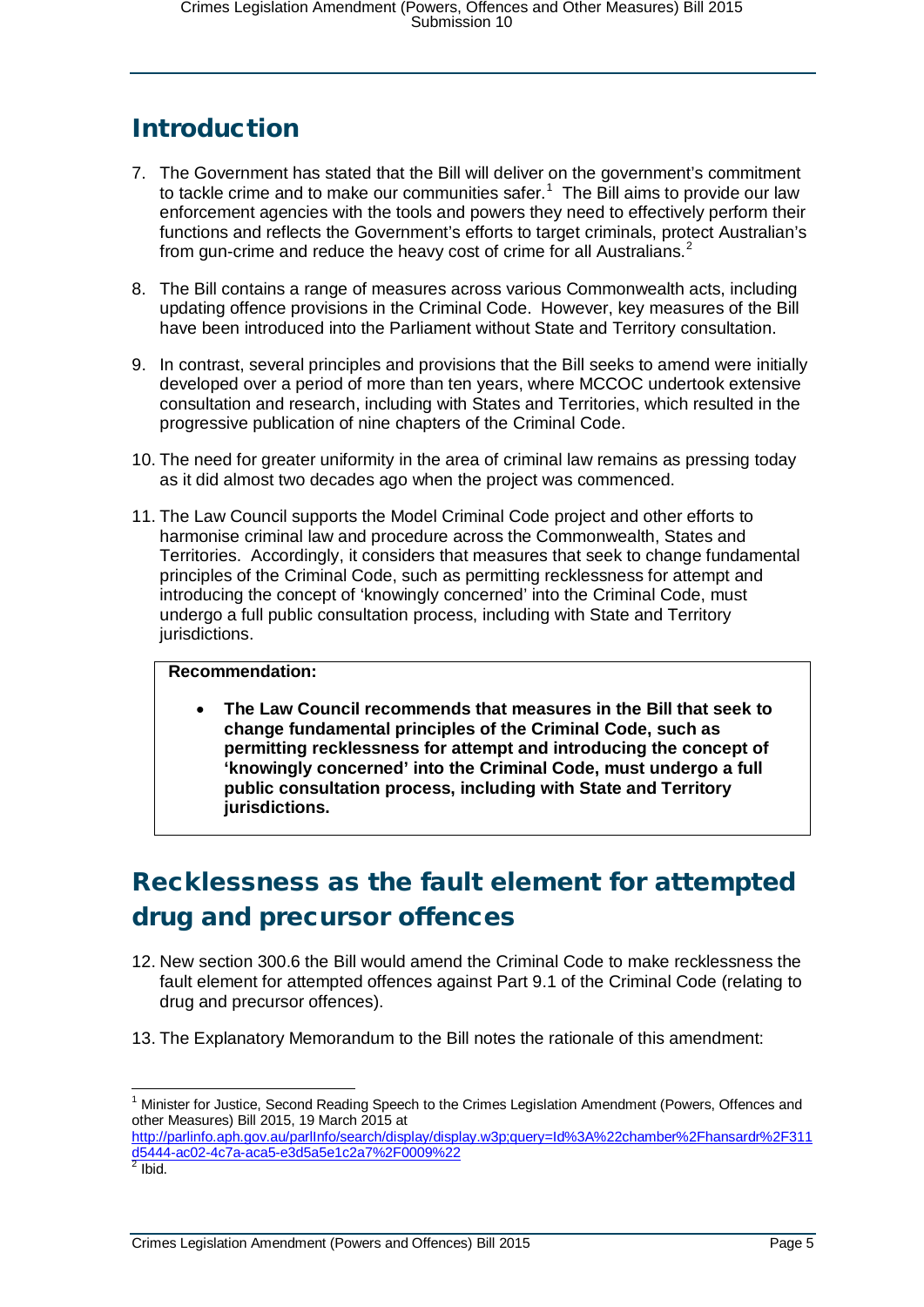*… in practice in prosecutions for attempted offences against Part 9.1, it has been very difficult to show that a person had actual knowledge that his or her actions involved a controlled or border controlled substance, unless the person has made a direct admission. These difficulties are particularly pronounced where individuals are part of a larger operation and who deliberately operate with limited knowledge about how their actions fit into the broader criminal enterprise. This*  has meant that offenders who are involved in the trafficking and importation of *illicit drugs and their precursors have been able to escape liability for attempted offences against Part 9.1, rather than facing penalties commensurate with the gravity of their conduct.* 

*Prosecutions for serious drug and precursor offences may also be affected by the use of specific law enforcement methodologies. For example, the use of a controlled operation in an investigation may make it impossible to charge the person with a primary offence against Part 9.1 on the basis that the person cannot technically complete the offence. The person must therefore be charged with an attempt to commit an offence against Part 9.1, and the prosecution must prove the person's knowledge or intention, rather than the fact that he or she was reckless*. [3](#page-5-0)

- 14. The offence of attempt involves a defendant who fails to commit the *actus reus* (or physical element) of a complete offence, but has the *intention* to commit the complete offence.
- 15. The Law Council does not support the lower level fault element of recklessness applying to the offence of attempt on the basis that the essence of 'attempt' is that, if the defendant has not committed the substantive offence (or conspired to commit it) then a fault element of intention or knowledge is required to make him/her criminally liable.
- 16. Currently, under the Criminal Code, even where a completed offence allows a lower fault element than intention or knowledge (for example, recklessness) for a particular fault element, the offence of attempt requires intention or knowledge.<sup>[4](#page-5-1)</sup> Recklessness is not sufficient. As noted by Justice Blockland in *R v BW* [2012] NTSC 29:

*The need to prove only an incomplete actus reus [physical elements of an offence] was to some degree balanced by the requirement to prove a high level of culpability in order to constitute mens rea [fault elements of an offence] for attempts*. [5](#page-5-2)

- 17. The MCCOC concluded that for the offence of attempt, the accused must act intentionally or knowingly with respect to each physical element of the offence attempted.<sup>[6](#page-5-3)</sup> That is, recklessness would not suffice for the fault element of the completed offence, on the basis that:
	- Both the common law and the Griffith Codes always required intent;
	- Several submissions opposed the proposal, principally on the basis that purposiveness is the essence of attempt; and

<span id="page-5-1"></span><span id="page-5-0"></span><sup>&</sup>lt;sup>3</sup> Explanatory Memorandum to the Bill, p. 15.<br><sup>4</sup> Subsection 11.1(3) of the *Criminal Code Act 1995* (Cth).<br><sup>5</sup> *R v BW* [2012] NTSC 29, [11].<br><sup>6</sup> MCCOC report 78.

<span id="page-5-3"></span><span id="page-5-2"></span>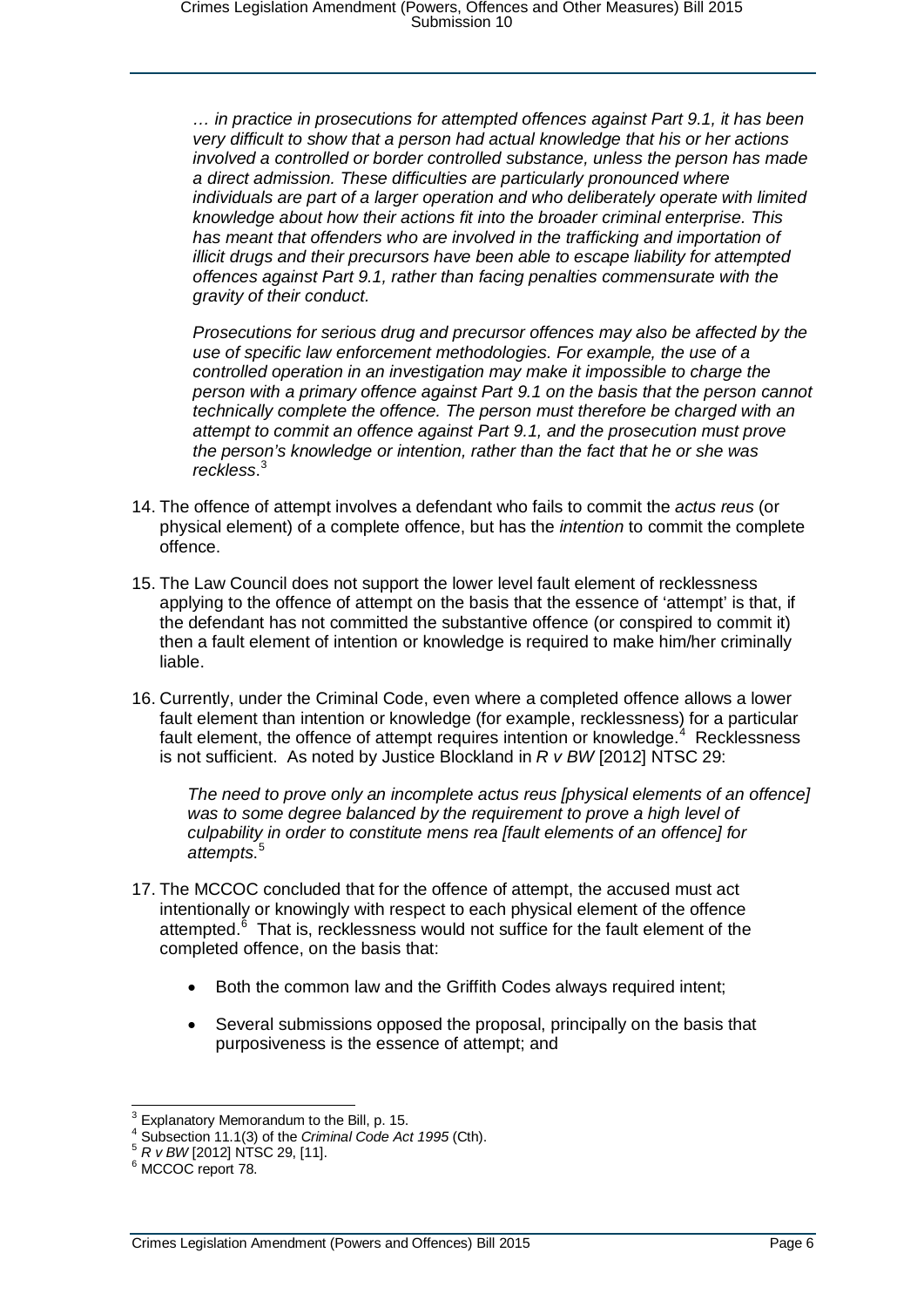- Allowing recklessness would widen the extensions of criminal responsibility too far.<sup>[7](#page-6-1)</sup>
- 18. A possible reason for the proposed change may be that law enforcement officials intercept unlawful drugs in customs inspections and substitute lawful substances for the illicit ones. But where a person deals with this substance believing it to be an illicit drug, they will be guilty of attempt, even though - because of the substitution – it was impossible to possess the drug: see subsection 11.1 (4) of the Criminal Code.
- 19. However, it is not justifiable to convict a person of 'attempt' where the item was in fact not an illicit drug and he or she did not believe it was an illicit drug, even if aware that that it might be. These are very serious offences with very heavy penalties and the general rules of criminal liability under both common law and the Griffiths Codes should continue to apply.
- 20. Under current law, it is well established that intention to possess drugs may be inferred from awareness of a real risk that a substance is drugs. In *R v Saengsai-Or* (2004) 61 NSWLR 135; [2004] NSWCCA 108 Bell J (Wood CJ at CL and Simpson J agreeing) stated at [74]:

*It is appropriate for a judge in directing a jury on proof of intention under the Criminal Code to provide assistance as to how (in the absence of an admission) the Crown may establish intention by inferential reasoning in the same way as intention may be proved at common law. Intention to import narcotic goods into Australia may be the inference to be drawn from circumstances that include the person's awareness of the likelihood that the thing imported contained narcotic goods*. [8](#page-6-2)

21. In *Luong v DPP (Cth)* [2013] VSCA 296 the Victorian Court of Appeal upheld a judge's direction to a jury that:

*If you are satisfied beyond reasonable doubt that the accused was aware of the likelihood in the sense that there was a real chance that his conduct involved the possession of narcotics and he nevertheless persisted in that conduct, that would be sufficient to infer an intention to possess*. [9](#page-6-3)

22. For these reasons, the Law Council does not support new section 300.6 of the Bill.

### **Recommendation:**

• **New section 300.6 of the Bill providing recklessness as a fault element for attempted drug and precursor offences under the Criminal Code should be removed from the Bill.**

### <span id="page-6-0"></span>Intent to manufacture

23. Offences 307.11 to 307.13 of the Criminal Code relate to importing and exporting border controlled precursors and incur maximum penalties ranging from 7-25 years imprisonment. These offences are supported by a rebuttable presumption in section

<span id="page-6-2"></span><span id="page-6-1"></span><sup>&</sup>lt;sup>7</sup> Ibid.<br><sup>8</sup> *R v Saengsai-Or* (2004) 61 NSWLR 135; [2004] NSWCCA 108 per Bell J (Wood CJ at CL and Simpson J agreeing) at [74]. See also *Cao v The Queen* (2006) 198 FLR 200; [2006] NSWCCA 89.<br><sup>9</sup> Luong v DPP (Cth) [2013] VSCA 296 at [62].

<span id="page-6-3"></span>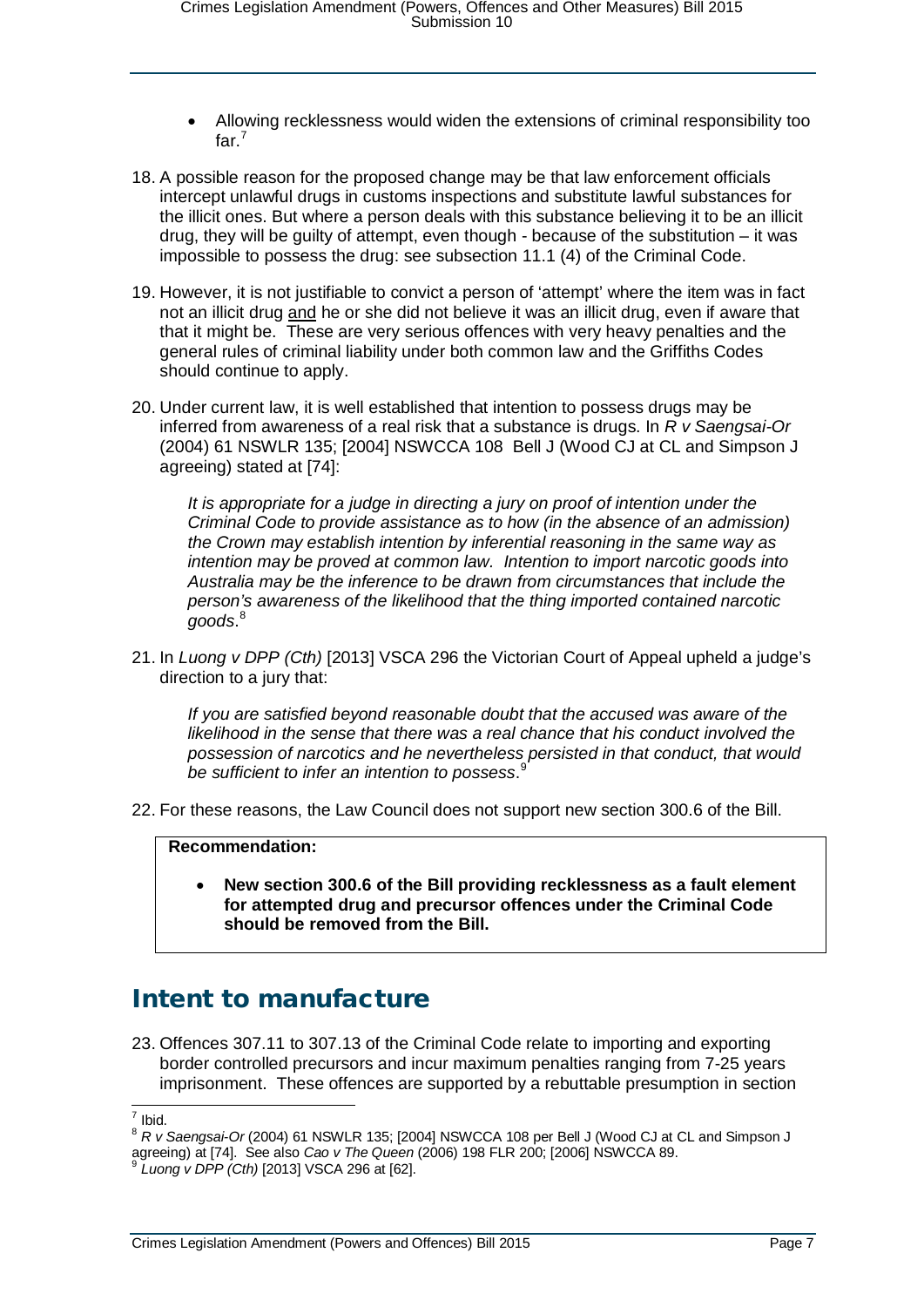307.14 of the Criminal Code which operates so that, where the defendant imported or exported the substance without appropriate authorisation, he or she is presumed to have the relevant intention or belief that the border controlled precursor would be used to manufacture a controlled drug. A defendant can rebut the presumption by proving on the balance of probabilities that he or she did not have the relevant intention or belief.[10](#page-7-0)

- 24. As noted in the Explanatory Memorandum to the Bill, 'this presumption was included in the Criminal Code in an effort to assist the prosecution in proving a defendant's state of mind in importing a precursor'.<sup>[11](#page-7-1)</sup>
- 25. Items 3 to 7 of Schedule 1 of the Bill will remove the intent to manufacture element from these border controlled precursor offences. The Explanatory Memorandum justifies this on the basis that:

*... the CDPP, has faced formidable difficulties in prosecuting offenders for importing precursor chemicals. Those difficulties are particularly pronounced where individuals are part of a larger operation and who deliberately operate with limited knowledge about how their actions fit into the broader criminal enterprise. In these circumstances, it is very difficult to prove the intention or belief of the persons involved in undertaking discrete parts of the importation, even where each person knew or believed they were involved in some form of illicit activity…These difficulties are compounded where the prosecution involves an extension of criminal liability under Part 2.4 of the Criminal Code because the prosecution cannot rely on the presumption in section 307.14*. [12](#page-7-2)

- 26. However, the Law Council suggests that a more appropriate way to avoid the difficulties faced by the CDPP may be to amend the Criminal Code so that the prosecution can rely on the presumption in section 307.14 for the offences in sections 307.11 to 307.13 where there is an extension of criminal liability under Part 2.4 of the Criminal Code.
- 27. Alternatively (if there is some difficulty with bringing presumptions into sections under Part 2.4 of the Criminal Code) or in addition to the presumption, the fault elements in sections 307.11 to 307.13 could be broadened. For example, there could be a requirement for the prosecution to prove that the person intends to use any of the substance to manufacture a controlled drug or the person believes that any of the substance has been imported for the purposes of manufacture of a controlled drug. Such a formulation would relate the importation to an expectation that it would be used in manufacture of a controlled drug, while avoiding the directness of current provisions.
- 28. In the Criminal Code where subjective intent is the default fault element for conduct,<sup>[13](#page-7-3)</sup> and where precursors may have innocent uses (e.g. pseudoephedrine has medicinal uses), it is not appropriate for the intent to manufacture element from border controlled precursor offences to be removed. Otherwise, a person could be imprisoned for a maximum of 25 years on the basis that he or she knew there was a substantial and unjustifiable risk that the substance was a border controlled precursor even though they may have had an innocent reason for the importation.

<span id="page-7-0"></span><sup>&</sup>lt;sup>10</sup> Subsection 307.14(2) of the *Criminal Code Act 1995* (Cth).<br><sup>11</sup> Explanatory Memorandum to the Bill, p. 16.<br><sup>12</sup> Ibid.<br><sup>13</sup> Subsection 5.6(1) of the *Criminal Code Act 1995* (Cth).

<span id="page-7-1"></span>

<span id="page-7-3"></span><span id="page-7-2"></span>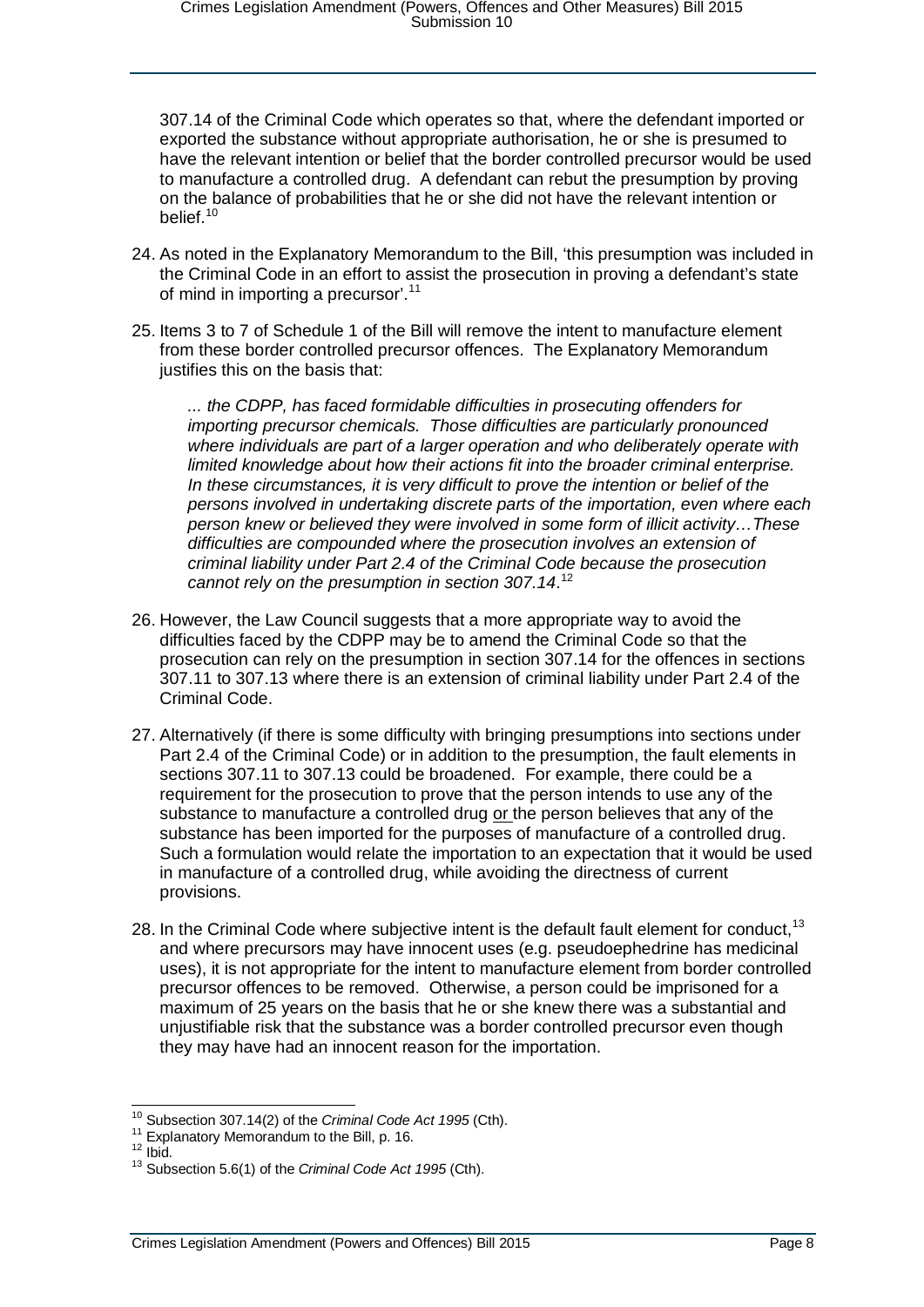#### **Recommendation:**

• **Items 3 to 7 of Schedule 1 of the Bill that remove the intent to manufacture element from border controlled precursor offences should be removed from the Bill.**

### <span id="page-8-0"></span>Knowingly concerned

- 29. Schedule 5 would amend the Criminal Code to insert 'knowingly concerned' as an additional form of secondary criminal liability into section 11.2. This would mean that, where persons are knowingly concerned in the commission of an offence under the Criminal Code and the Crimes Act, they would be liable for the offence.
- 30. The Explanatory Memorandum notes the rationale for the introduction of the concept as follows:
	- This additional form of criminal liability will enable the Commonwealth Director of Public Prosecutions (CDPP) to more effectively prosecute federal criminal offences, including offences regarding illegal substances (such as importation and trade in drugs), fraud, corruption and insider trading, which traditionally rely on the involvement of secondary persons.
	- The CDPP has advised that the absence of this prosecuting option is a significant impediment, and has rendered certain prosecutions more complex and less certain. The CDPP cites *Campbell v R* [2008] NSWCCA 214 (*Campbell v R*) an example of a drug importation case that would have benefited from a knowingly concerned provision, given the temporal limits on existing forms of secondary criminal liability. The existing forms of liability already available in section 11.2 of the Criminal Code are often perceived as being limited in coverage to finite activities of assistance to the principal offender prior to and during the commission of the offence. Knowingly concerned liability can, by comparison, extend to after the conclusion of an offence.
	- This form of secondary liability previously existed in the Crimes Act. The Gibbs Committee, in the 1990 report *Principles of Criminal Responsibility and Other Matters,* found that the knowingly concerned concept in the Crimes Act had the merit of ensuring that circumstances amounting to knowing involvement in an offence, but not amounting to participation as a principal or as an aider, abettor, counsellor or procurer, would nevertheless fall within the reach of that provision.[14](#page-8-1)
	- Allowing the CDPP to bring charges for being knowingly concerned in the commission of an offence allows for the accused's involvement to be accurately reflected in the charge against them, rather than relying on other prosecution options (such as conspiracy charges).

<span id="page-8-1"></span><sup>&</sup>lt;sup>14</sup> Review of Commonwealth Criminal Law, *Principles of Criminal Responsibility and Other Matters* (Third Interim Report, 1990) 214 [16.57]; agreed with by Weinberg AJA in *Campbell v R* [2008] 73 NSWCCA 272, 298 [161].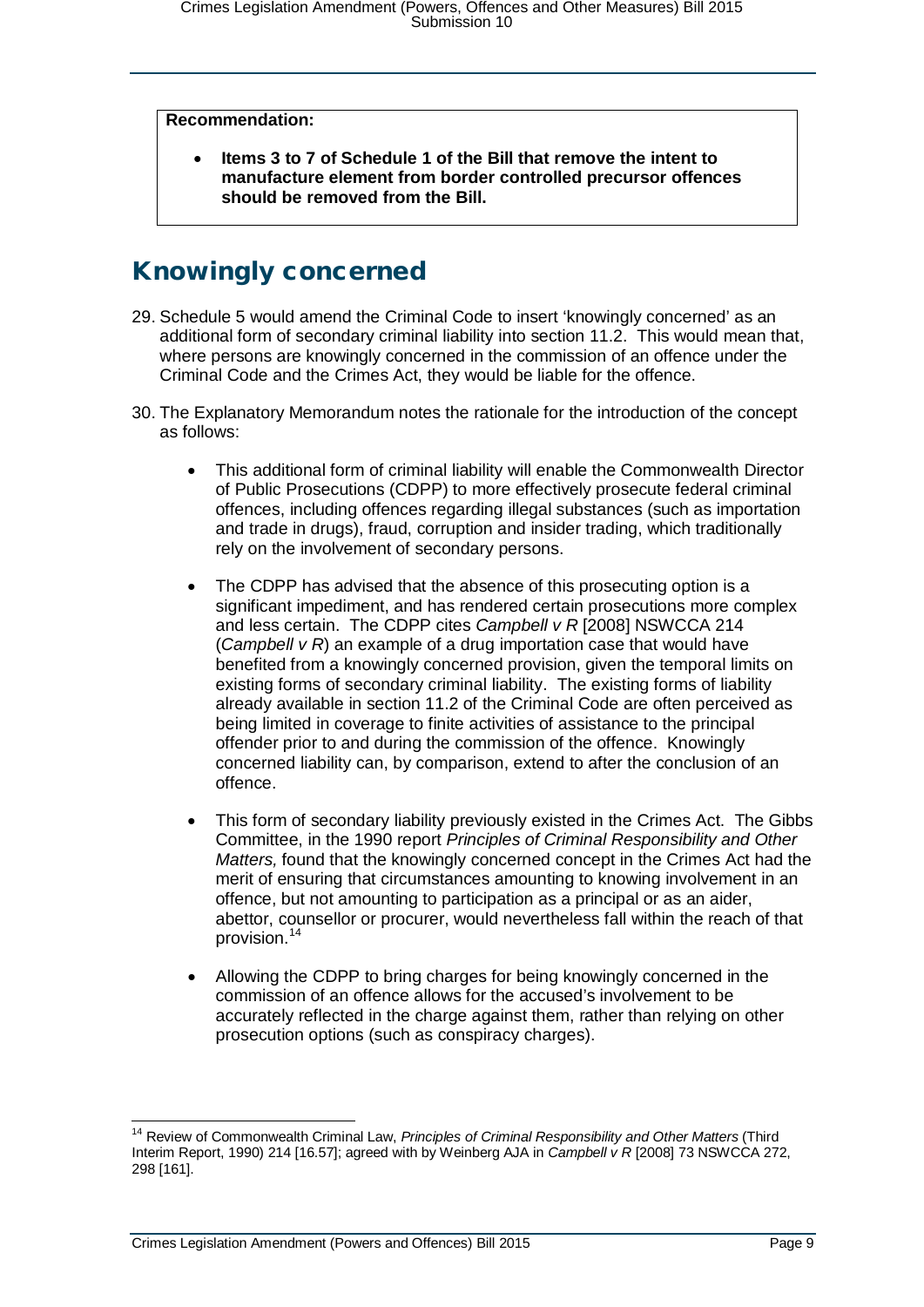- The absence of a 'knowingly concerned' form of criminal liability in Commonwealth legislation has attracted judicial comment.<sup>[15](#page-9-0)</sup>
- 31. However, the Explanatory Memorandum to the Bill does not provide evidence of the significant impediments faced by the CDPP by the absence of the concept of 'knowingly concerned' in the Code.
- 32. The Criminal Code creates general principles of criminal responsibility to all offences. The MCCOC, which was appointed by the Standing Committee of Attorneys General, and comprised senior criminal lawyers (both defence and prosecution) from every jurisdiction, noted that:

*Parliament can override the provisions in this chapter of the Code, either elsewhere in the Code or in other legislation. Because of the fundamental nature of the principles of criminal responsibility, we would not expect this to be done lightly*. [16](#page-9-1)

- 33. Accordingly, the focus should be on actual cases where it can be demonstrated that this proposed substantial change to the basic principles of federal criminal law would have made a practical difference. The impediments should be made publicly available to demonstrate to the community the need for the amendments.
- 34. The Law Council understands that one of the possible impediments for the prosecution may be the perception of needing to rely on complex conspiracy charges, particularly in 'substitution cases' (that is, where law enforcement substitute inert substances for genuine precursors) where the prosecution then is forced to rely on a conspiracy charge. However, the Law Council notes that the attempt law allows conviction even if the completed offence was impossible.[17](#page-9-2)
- 35. Justice Weinberg's criticism was made in the *Campbell* case:

*The decision to omit the phrase 'knowingly concerned' from the various forms of complicity available under federal criminal law, and the extension of that decision to the offences now contained in the Code dealing with drugs, appears to me to have left a lacuna in the law that was certainly never intended*. [18](#page-9-3) [Emphasis added]

- 36. But that case turned on the meaning of the word 'import'. The court held that the import was complete when the goods landed in Sydney. They were not delivered to Mrs Campbell's premises until some time later. The statutory definition of 'import' has now been changed to create offences of dealing with drugs knowing them to have been imported. So the problem with the definition of 'import' has been cured.
- 37. In *Campbell v R*, the accused, who was a pharmacist by trade, was importing furniture from Indonesia. Her evidence was that she had done a large number of importations and that in several previous instances her Indonesian agent had included parcels of his own in the shipment and arranged for them to be collected by his agent in Sydney. There were various pieces of evidence including phone tap evidence, which suggested that at the very least, the accused knew that her Indonesian agent was 'up to no good'. Ms Campbell was charged with intentionally importing pseudoephedrine. However, the Crown case ultimately relied on a fallback argument that the concept 'to

<span id="page-9-1"></span><span id="page-9-0"></span><sup>&</sup>lt;sup>15</sup> Campbell v R [2008] NSWCCA 214, 173. Explanatory Memorandum to the Bill, 61-63.<br><sup>16</sup> MCCOC report, p. 5.<br><sup>17</sup> Paragraph 11.1(4)(a) of the *Criminal Code Act 1995* (Cth).<br><sup>18</sup> Campbell v R [2008] NSWCCA 214, 173. Expl

<span id="page-9-3"></span><span id="page-9-2"></span>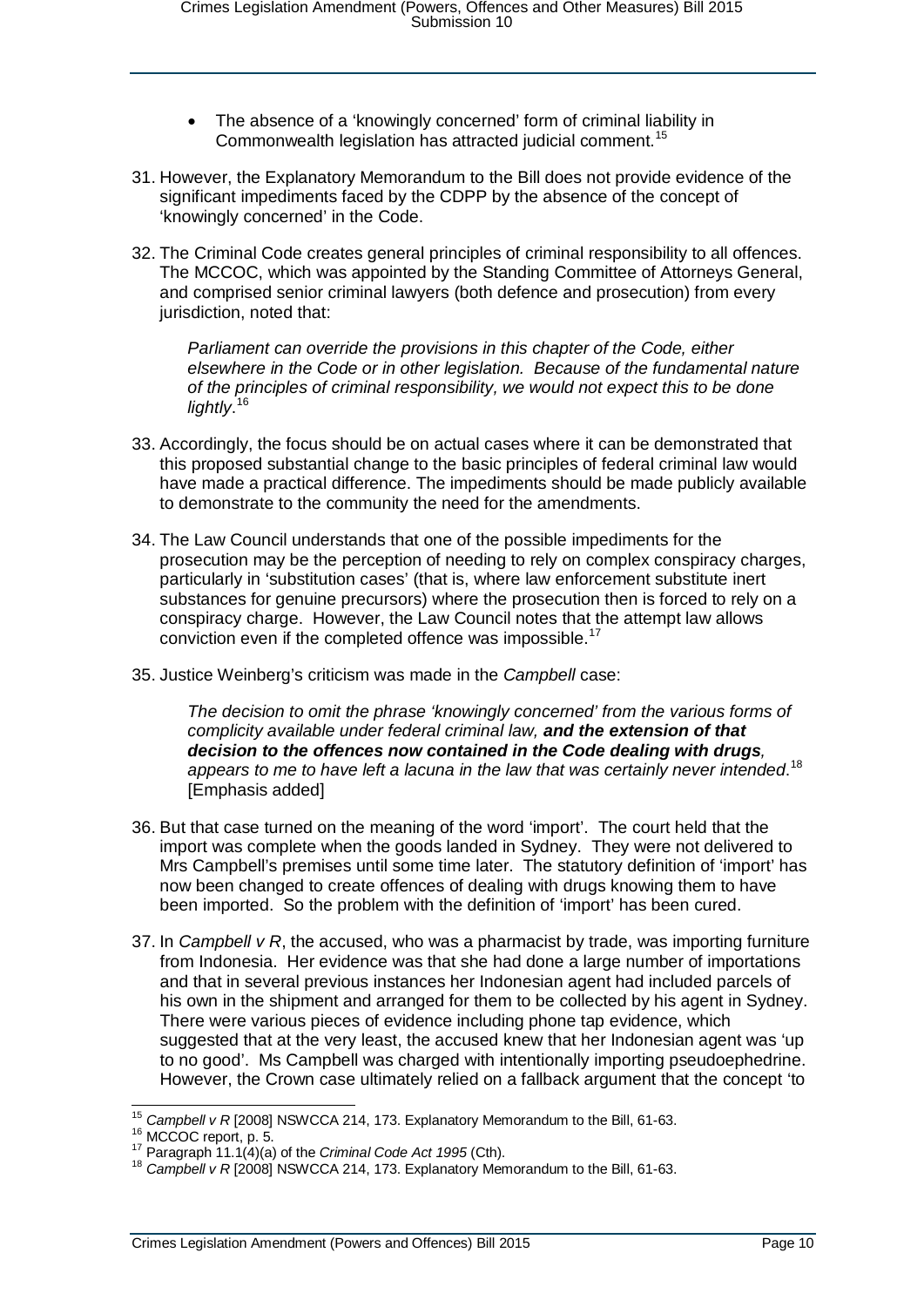import' was a continuing concept which continued well after the goods had landed in Sydney and were delivered to a warehouse she owned. The prosecution argued that at the time the container was opened and packages were found in it containing pseudoephedrine that she intended to import them. The defence argued that by that time the goods had already been imported and that her knowledge and/or intention post-dated their having been imported. The Court of Appeal accepted the defence argument. It was a standard argument about the need for the physical element and the fault element of the offence to coincide.<sup>[19](#page-10-0)</sup>

- 38. Most of the Court of Appeal judgment centred on the concept of what it meant to 'import' and the distinction between 'import' – a relatively finite concept completed once goods hit Australian soil – versus a more extended or continuing act analysis where an 'importation' began in the country of origin and continued for some time until they were 'handled' by the defendant in Australia. The old *Customs Act* provisions had used the word 'importation' which the Court took to indicate a *process* whereas the new drug offences in the Criminal Code had reverted to the word 'import'.
- 39. The ratio of *Campbell v R* means that even if the term 'knowingly concerned' had been used, the accused would not have been guilty because the drugs had already been imported at the time she became 'knowingly concerned' with them. The definition of 'import' in section 300.2 of the Criminal Code solves this problem. It includes 'dealing with a substance in connection with its importation'.<sup>[20](#page-10-1)</sup>
- 40. Under the new definition, Ms Campbell would have been guilty if she had dealt with a substance at any stage 'in connection with its importation', believing that another would use it to make drugs, and knowing or being reckless as to it being a controlled substance: see section 307.11 of the Criminal Code (relating to importing and exporting commercial quantities of border controlled precursors).
- 41. *Campbell's Case* does not support a case for a sweeping change to the law of complicity, or even for the drug importation offences.
- 42. The Law Council's concern is with the notion that the bases of criminal liability can be expanded to a quite general proposition when the real nub of the *Campbell* case actually turns on the concept of importing.
- 43. It is also important to remember that the notion of 'aiding and abetting' is itself already a very general term, which can capture a wide range of conduct. For example, in *Wilcox v Jeffrey* [1951] All ER 464, it was held that a journalist was guilty of aiding and abetting for attending a Coleman Hawkins concert in post-war London to write a review for Jazz Illustrated, knowing that Coleman Hawkins, a US citizen, did not have the relevant work permit. In *R v Coney* (1882) 8 QBD 534 it was found that being present at an illegal prize fight could be put to the jury to support a charge of aiding and abetting the assault.

 <sup>19</sup> See *Thabo-Meli v R* [1954] 1 WLR 228.

<span id="page-10-1"></span><span id="page-10-0"></span><sup>&</sup>lt;sup>20</sup> The effect of the definition of import, as noted in the Explanatory Memorandum to the Crimes Legislation Amendment (Serious and Organised Crime) Bill (No. 2) 2009, p. 192, is that it:

*<sup>…</sup> has been extended to include dealing with a substance in connection with its importation. As such, the new definition of import relates to a process that extends before and beyond the period of the goods being landed in Australia.*

*The effect of this amendment is that the Commonwealth drug importation offences will capture criminal activity related to the bringing of drugs into Australia and subsequent criminal activity connected with the importation of drugs.*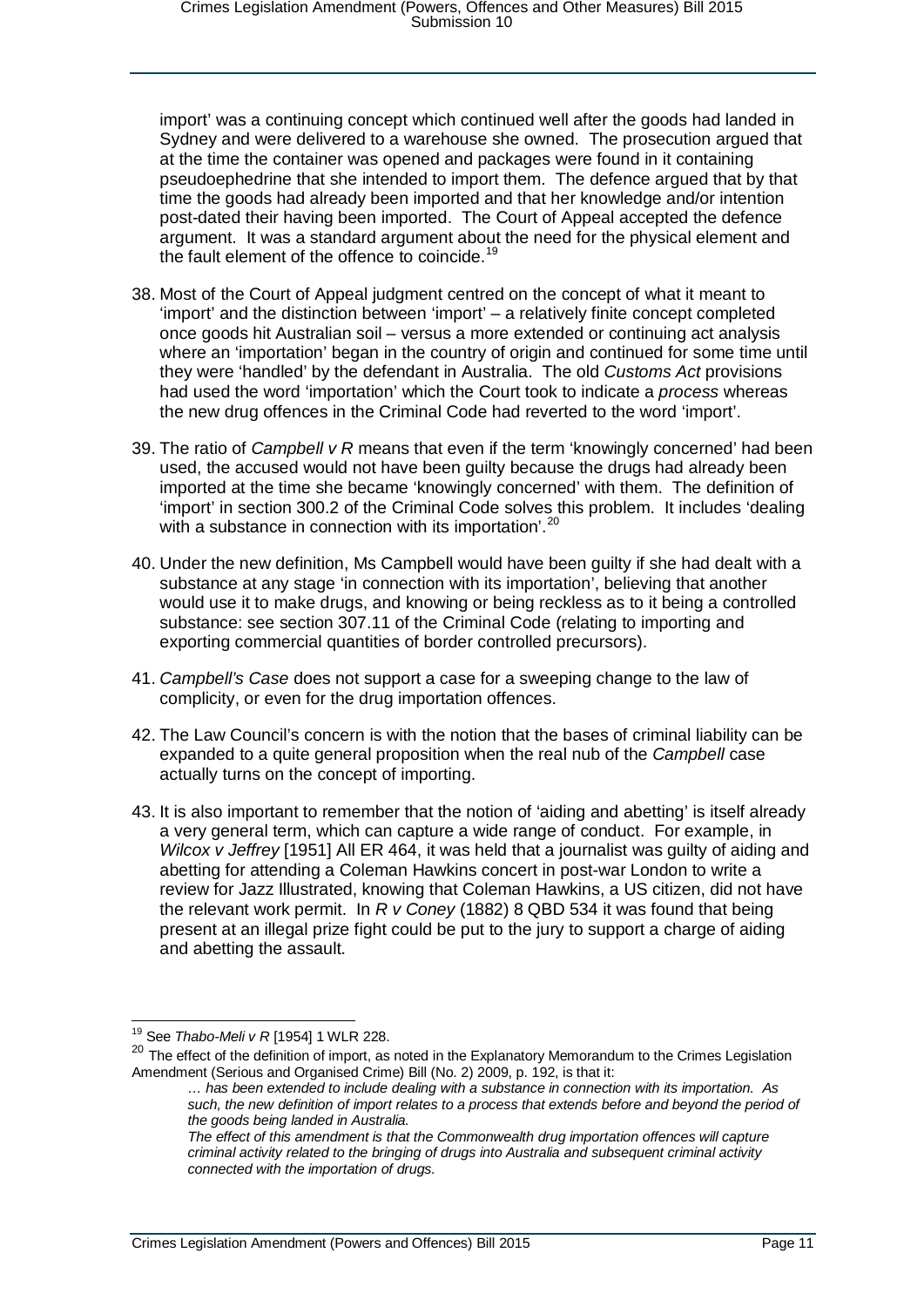44. The Victorian Court of Appeal in two recent cases adopted the principles laid down in the *Wilcox v Jeffery* line of cases about whether mere presence during commission of a crime may be sufficient to constitute aiding and abetting:

*The justification for rendering the individual liable arises from the contribution that he or she intentionally makes to the commission of the crime. This, of course, can take different forms and these are encompassed by the broad descriptive notions of counselling, procuring, assisting or encouraging the principal offender. It is apparent that quite different questions will be thrown up according to the type of contribution alleged and the circumstances surrounding the particular offence. However, whatever the form of contribution, in order to become a party to or participant in the commission of a crime by another, an aider and abettor must do something of a kind that can be reasonably seen as intentionally adopting and contributing to what is taking place in his presence. In this sense, the aider and abettor becomes linked in purpose with the principal actor*. [21](#page-11-0)

45. The Explanatory Memorandum to the Criminal Code noted the original rationale for not including the concept of 'knowingly concerned' in the Criminal Code as follows:

*The Code retains the traditional formula of "aid, abet, counsel or procure". Despite some difficulties, the meaning of the words is well understood both in Griffith Codes (except for "abet" which is not used) and common law jurisdictions. The traditional formula is preferred to the Gibbs Committee formula of being "knowingly involved" in the commission of an offence because the latter would add little in substance and is more open-ended*. [22](#page-11-1)

- 46. The concerns of MCCOC are more acute in light of the range of new offences, particularly very preliminary or inchoate terrorism offences, which criminalise conduct at a much earlier point than has traditionally been the case and have been enacted since the Criminal Code was introduced.
- 47. For example, take the offence of doing an act in preparation for a terrorist act under 101.6 of the Criminal Code. We assume that – like the existing law – merely knowing or even being present when another person performed such an act would not make D guilty. Would being 'concerned in' - whatever that may mean – add anything useful to the traditional formula of 'aid, abet counsel or procure' that  $act?^{23}$  $act?^{23}$  $act?^{23}$
- 48. When might a person be 'knowingly concerned' in the commission of an offence where he or she is not aiding and abetting, counselling or procuring its commission? Plainly enough it should not suffice to be 'concerned about' the offence. For example, a journalist goes 'undercover' to observe the actions of a group of young persons in order to write a story about them and observes them commit offences. The journalist does not assist in the commission of the offences or encourage them, but could the journalist be said to be 'knowingly concerned' in the commission of them? Would such conduct be caught? What if the journalist was instead an undercover police officer, obtaining criminal intelligence?
- 49. Consider a further example, where family members give comfort to an aged and terminally ill parent who takes a suicide pill. Could the family members then be considered to be 'knowingly concerned' in the suicide?

<span id="page-11-0"></span> <sup>21</sup> *Guthridge v R* (2010) 27 VR 452 at [105], quoting its own previous decision in *R v Lam* (2008) A Crim R 453.

<sup>&</sup>lt;sup>22</sup> Explanatory Memorandum to the *Criminal Code Act 1995* (Cth), 35.<br><sup>23</sup> See again, *Wilcox v Jeffrey* [1951] All ER 464.

<span id="page-11-2"></span><span id="page-11-1"></span>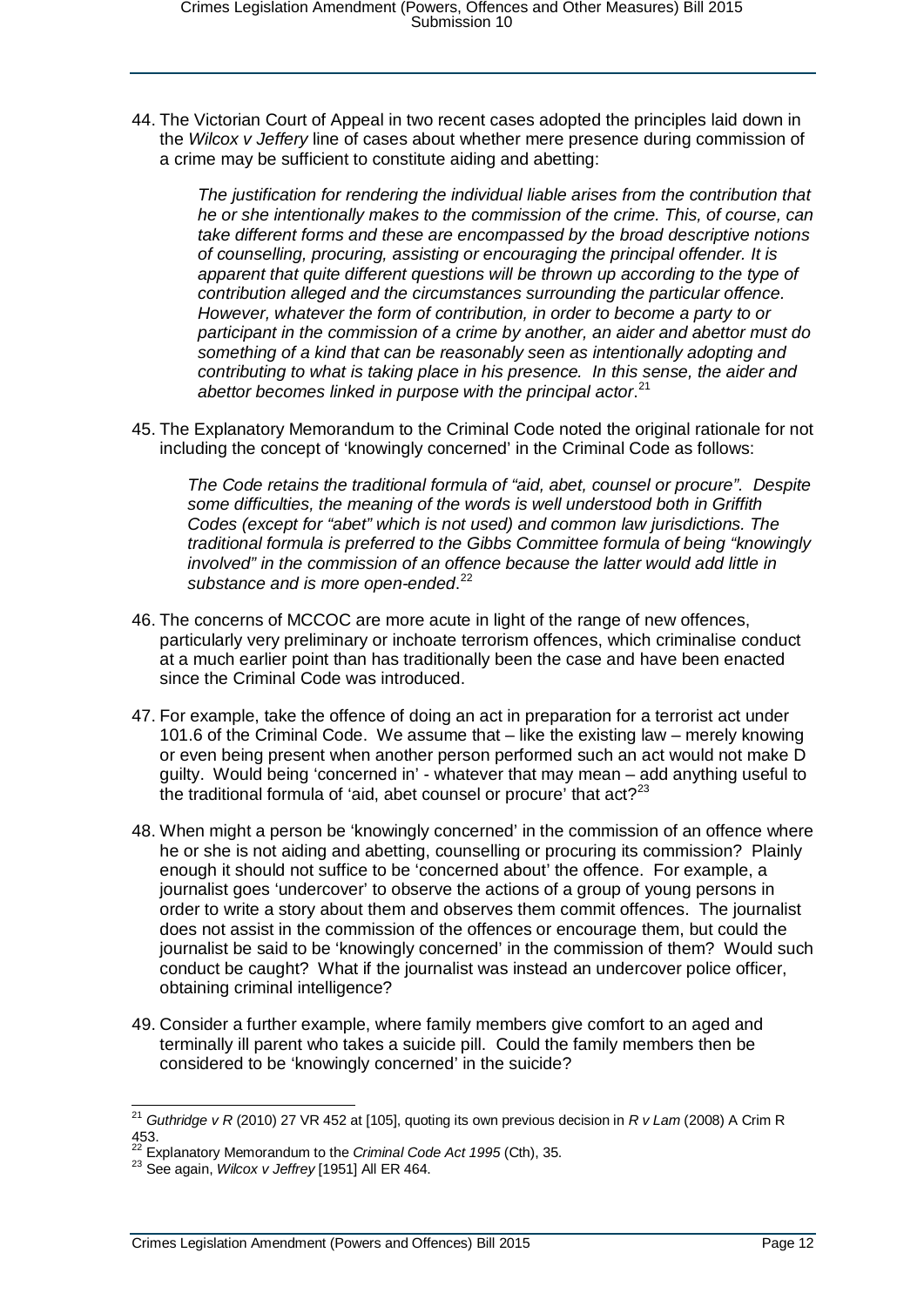- 50. As the cases quoted above show, the concept of aiding and abetting is already a wide concept. There is at least some degree of clarity and certainty with the current formulation in subsection 11.2(1) which refers to a 'person who aids, abets, counsels or procures the commission of an offence'. As cases like *Guthridge v R* (2010) 27 VR 452 also show, the formulation is well understood to catch cases where a person assists or encourages the commission of an offence. Even then, at the margin, cases like *Wilcox v Jeffrey* demonstrate that 'aiding' is a very wide concept. To make it even wider by a formulation like, 'knowingly concerned' is a step too far.
- 51. The introduction of 'knowingly concerned' would also potentially render the Criminal Code provisions relating to aid, abet, counsel and procure – provisions with settled and well-accepted meanings in both common law and Griffiths Code jurisdictions redundant. If the change were accepted, it might also undermine the long-established requirement that the relevant fault element must coincide in time with the relevant physical element.
- 52. There is also a conceptual problem. Under paragraph 11.2(3)(a) the prosecution would have to prove that the defendant intended to be knowingly concerned. While an intent to aid, abet, counsel or procure some offence has some sensible meaning, an intent to be 'knowingly concerned' in it introduces a confusion between the concepts of 'intention' and 'knowledge' which are separate concepts under the Criminal Code and in common usage. Paragraph 11.2(3)(a) would require the prosecution to prove that the defendant 'intended' that his or her conduct would result in the person (i.e. the defendant him or herself) being knowingly concerned in the commission of an offence. This does not appear to make sense. The general principles of criminal liability are difficult enough – for lawyers and juries alike – without additional confusions.
- 53. The Law Council *Rule of Law Principles* require that the law be both readily known and available, and certain and clear.<sup>24</sup> Introducing the concept of 'knowingly concerned' into the Criminal Code as a general provision of derivative liability would not be precise enough to allow people to readily ascertain prohibited conduct, which is essential given that a criminal offence is the ultimate sanction for breaching the law and there can be far-reaching consequences for those convicted of criminal  $offences<sup>25</sup>$  $offences<sup>25</sup>$  $offences<sup>25</sup>$
- 54. For these reasons, the Law Council does not support the introduction of the concept of 'knowingly concerned' into the Criminal Code as a general principle of criminal responsibility. Specific problems – such as the one which arose in connection with the definition of 'import' in *Campbell's Case* – should be dealt with by legislation specific to that problem.

### **Recommendations:**

• **The proposal to include 'knowingly concerned' as one of the general elements of criminal responsibility in chapter 2 of the Criminal Code should be removed from Bill.**

<span id="page-12-1"></span><span id="page-12-0"></span><sup>&</sup>lt;sup>24</sup> Law Council of Australia, *Policy Statement: Rule of Law Principles*, March 2011, Principle 1, 2.<br><sup>25</sup> Attorney-General's Department, A Guide to Framing Commonwealth Offences, Infringement Notices and Enforcement Powers (September 2011) 12.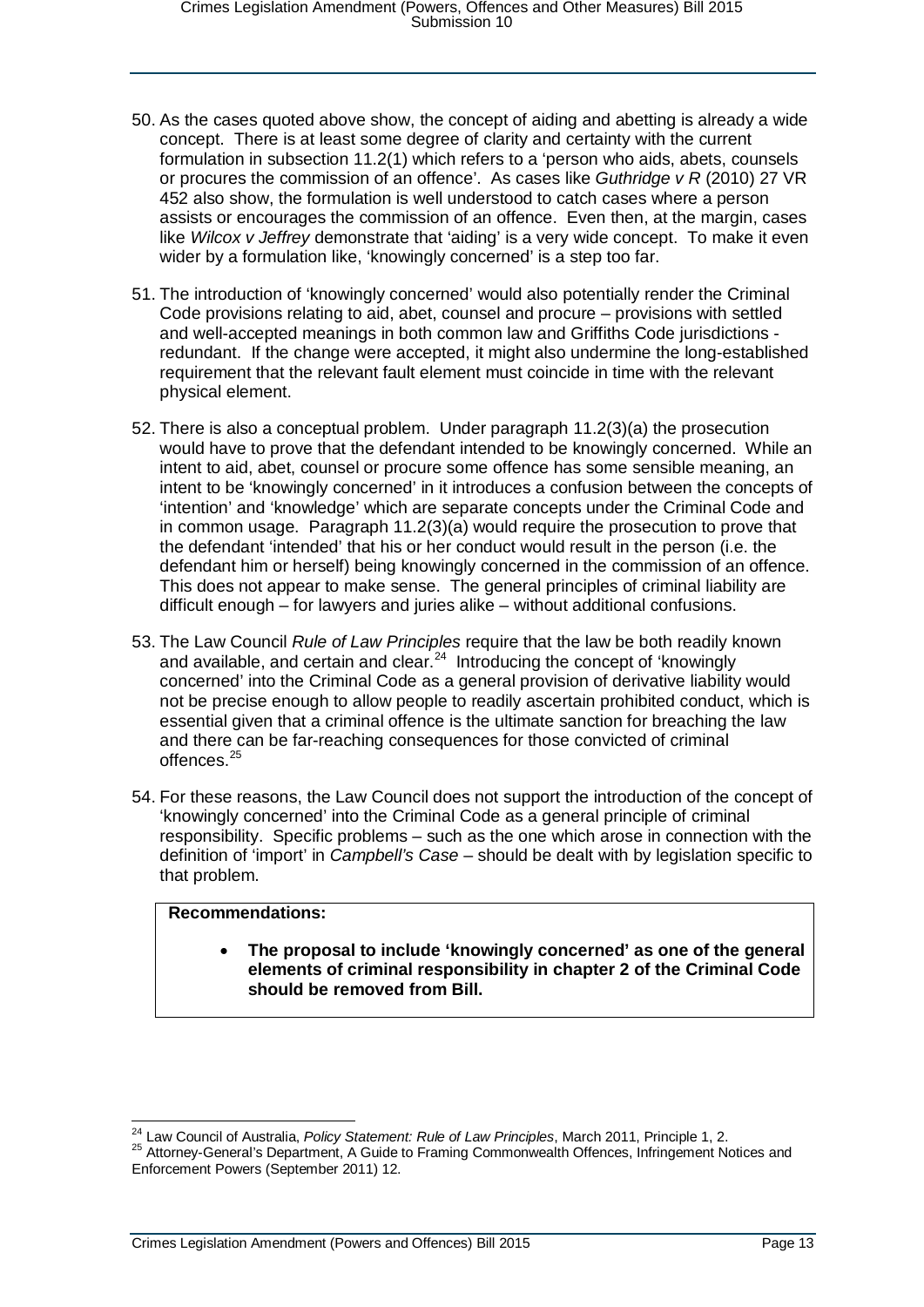# <span id="page-13-0"></span>Forced Marriage

- 55. The human right of all individuals to enter into marriage with the free and full consent of both parties is enshrined in international human rights treaties.<sup>26</sup> The Law Council has previously supported this right by advocating for the introduction of forced marriage offences in Australia.<sup>2</sup>
- 56. Schedule 4 of the Bill amends the definition of forced marriage in the Criminal Code (subsection 270.7A (1)) by inserting a requirement that both parties to a marriage have the capacity to understand the nature and effect of the marriage ceremony.
- 57. The Explanatory Memorandum states that the amendments will put beyond doubt that where a person is incapable of understanding the nature and effect of a marriage ceremony, he or she has not given free and full consent to enter the marriage.<sup>2</sup>
- 58. The Bill also inserts a provision which, for the purposes of the forced marriage offence, creates a presumption that a person under 16 years is incapable of understanding the nature and effect of a marriage ceremony, $^{29}$  $^{29}$  $^{29}$  meaning that a defendant would bear the legal burden of proving the contrary on the balance of probabilities. Laws which shift the burden of proof to the defendant can be considered a limitation on the presumption of innocence under Article 14(2) of the *International Covenant on Civil and Political Rights[30](#page-13-5)*, however in this context such limitation is necessary, reasonable and proportionate. The amendment is also in line with Article 16(2) of the *Convention on the Elimination of All Forms of Discrimination Against Women* which provides that the marriage of a child shall have no legal affect.
- 59. The creation of this presumption takes into account the potential for harm to a child when forced to marry. The UN report on *Preventing and Eliminating Child, Early and Forced Marriage* noted that the Committee on the Elimination of Discrimination against Women and the Committee against Torture identified child marriage as a harmful practice which leads to the infliction of physical, mental or sexual harm or suffering, with both short and long-term consequences, and which negatively impacts on the capacity of victims to realise the full range of their rights. $31$
- 60. Schedule 4 of the Bill also amends the Criminal Code to increase the penalties for forced marriage from four to seven years imprisonment for the base offence, and from seven years to nine years for an aggravated offence.
- 61. The Explanatory Memorandum states that the penalty increase will ensure the forced marriage offences align with the most serious slavery-related facilitation offence and

<span id="page-13-1"></span> <sup>26</sup> The *International Covenant on Civil and Political Rights* (Article 23(3)), the *International Covenant on Economic, Social and Cultural Rights* (Article 10(1)), the *Convention on the Elimination of All Forms of Discrimination Against Women* (Article 16(1)(b)) and the *Convention on the Rights of Persons with Disabilities*  $(Article 23(1)(a)).$ 

<span id="page-13-2"></span>Law Council of Australia, Submission to the Attorney General's Department, *Inquiry into the Crimes Legislation Amendment (Slavery, Slavery-like Conditions and People Trafficking) Bill 2012*, 20 January 2012, 19; Law Council of Australia, Submission to the Joint Standing Committee on Foreign Affairs and Trade,

*Inquiry into Slavery, Slavery-like conditions and People Trafficking*, 2 October 2012, 18.<br><sup>28</sup> Explanatory Memorandum, Crimes Legislation Amendment (Powers, Offences and Other Measures) Bill<br>2015, 4.<br>29 Cimes Legislation

<span id="page-13-5"></span><span id="page-13-4"></span><span id="page-13-3"></span><sup>&</sup>lt;sup>29</sup> Crimes Legislation Amendment (Powers, Offences and Other Measures) Bill 2015 (Cth) sch 4 item 3.<br><sup>30</sup>*International Covenant on Civil and Political Rights*, GA Res 2200A (XXI), (16 December 1966), Article 14: "Everyone charged with a criminal offence shall have the right to be presumed innocent until proved guilty

<span id="page-13-6"></span><sup>&</sup>lt;sup>31</sup> Preventing and eliminating child, early and forced marriage, GE 14-12876, 26<sup>th</sup> Sess, UN Doc A/HRC/26/22 (2 April 2014), 5.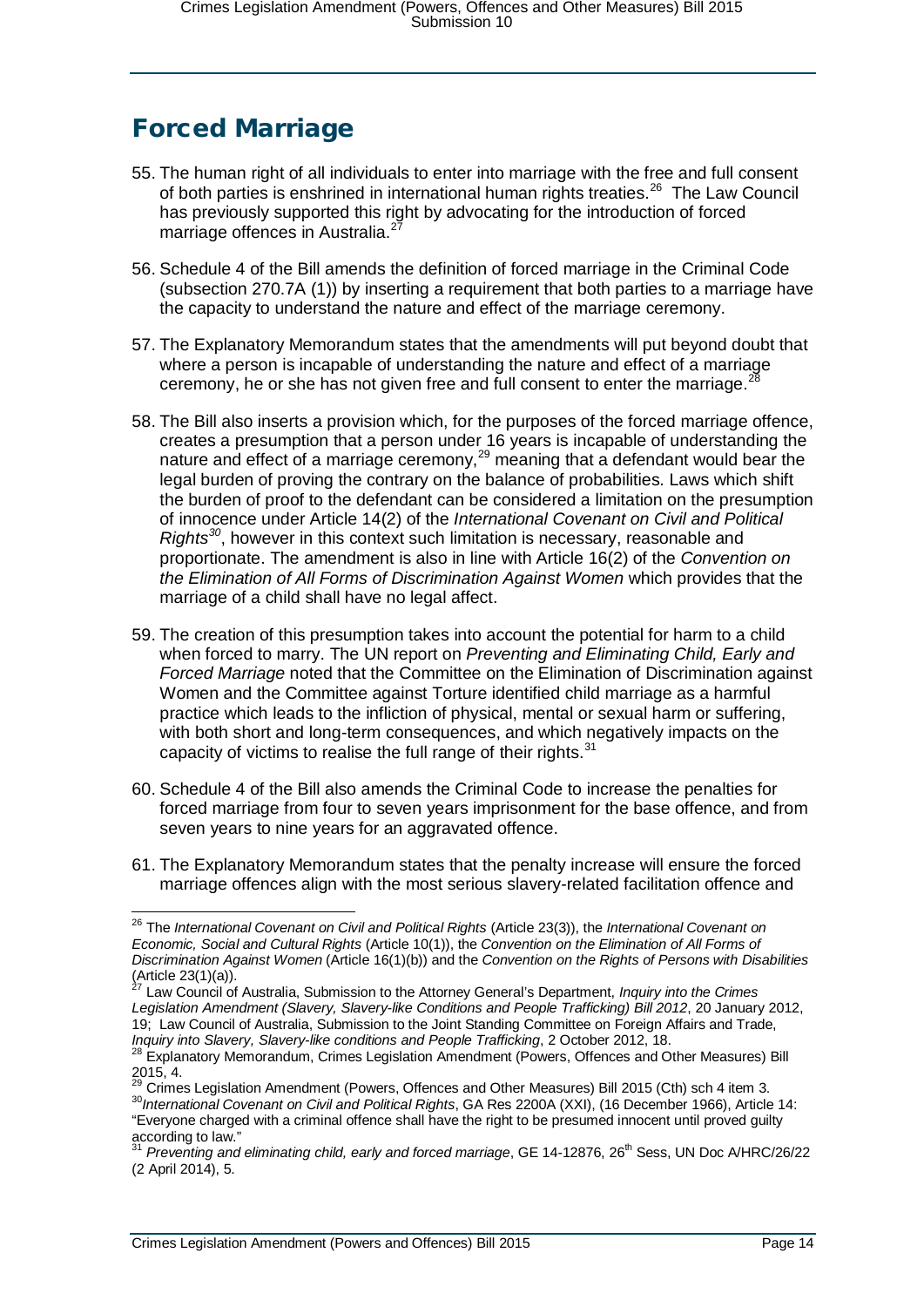that it also reflects the seriousness of forced marriage as a slavery-like practice, a form of gender-based violence and an abuse of fundamental human rights. $32$ 

- 62. The Law Society of South Australia (the LSSA) overwhelmingly supports the proposed amendments to forced marriage, but notes that there is a divergence of views in relation to the proposed penalty increases. Whilst their Family Law Committee queries whether the proposed increases are sufficient, the alternate view within the Society is that the existing maxima are appropriate. The Bar Association of Queensland is supportive of the definition of forced marriage being amended to reflect that the consent issue refers to the victim's capacity to understand the nature and effect of the marriage ceremony.
- 63. The Bar Association of Queensland is not aware of any reported case of a prosecution pursuant to these forced marriage provisions and assumes that offences of this nature have been prosecuted under another offence section. For that reason, the Bar Association notes that it is not clear that the increase in maximum penalty is warranted.
- 64. The LSSA has also noted two further issues that should be given some consideration during the process of assessing the proposed amendments in general. They noted that non-consensual sexual intercourse and other related offences may accompany an offence of forced marriage in many cases, and submitted that it may be prudent to give consideration to any potential amendments that may be needed in regards to the framing of non-consensual sex and other offences that may accompany forced marriage. The Society also noted concerns relating to young children providing evidence (potentially against family members in the case of arranged forced marriages) and proposed that consideration be given to criminalising the procuring of an underage marriage, which would not need to rely on a presumption that a person under the age of 16 has been unable to consent to a marriage.
- 65. The Law Council has previously commented in its submission to the inquiry into the Crimes Legislation Amendment (Slavery, Slavery-like Conditions and People Trafficking) Bill 2012 that forced marriage offences may be difficult to enforce without extensive community education. $^{33}$  $^{33}$  $^{33}$  The need to accompany legal reforms with awareness-raising efforts for families and communities was also highlighted in the UN report on *Preventing and Eliminating Child, Early and Forced Marriage*. [34](#page-14-2) The report revealed that several civil society organisations noted that criminalization of early marriage may deter victims, especially those from immigrant or minority communities, from coming forward, particularly if it may result in the criminal prosecution and imprisonment of family members.<sup>[35](#page-14-3)</sup>

<span id="page-14-0"></span><sup>&</sup>lt;sup>32</sup> Explanatory Memorandum, Crimes Legislation Amendment (Powers, Offences and Other Measures) Bill 2015, 5.

<span id="page-14-1"></span><sup>33</sup> Law Council of Australia, Submission to the Joint Standing Committee on Foreign Affairs and Trade, *Inquiry into Slavery, Slavery-like conditions and People Trafficking*, 2 October 2012, 19. <sup>34</sup> *Preventing and eliminating child, early and forced marriage*, GE 14-12876, 26th Sess, UN Doc

<span id="page-14-2"></span>A/HRC/26/22 (2 April 2014), 15.

<span id="page-14-3"></span> $35$  Ibid.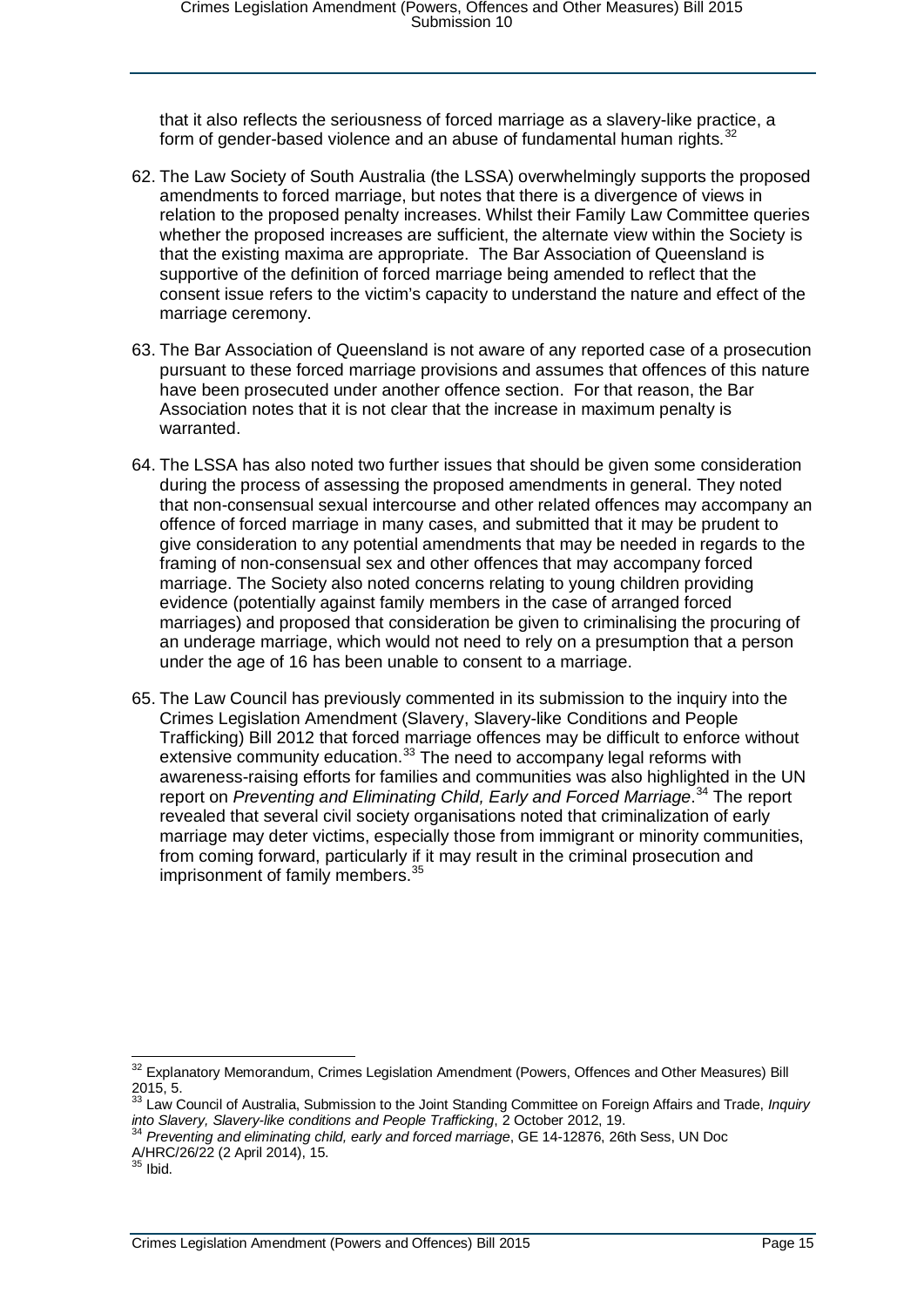#### **Recommendations**

- **The Law Council supports the forced marriage amendments and recommends that the broadening of the definition of forced marriage and the increase in penalties should be accompanied by awareness raising / education within the community.**
- **The Law Council recommends that consideration be given to:**
	- o **The framing of sexual and other offences that may accompany an offence of forced marriage; and**
	- o **Criminalising the procuring of an underage marriage.**

### <span id="page-15-0"></span>Mandatory minimum penalties

- 66. Schedule 6 of the Bill would introduce a mandatory minimum five year term of imprisonment for the:
	- existing offences of trafficking firearms and firearm parts within Australia (in Division 360 of the Criminal Code); and
	- new offences of trafficking firearms into and out of Australia in Division 361 of the Criminal Code.<sup>[36](#page-15-1)</sup>
- 67. The Law Council acknowledges the potential for serious social harms associated with firearms trafficking. It notes that the inclusion of a mandatory minimum penalty for these offences is aimed at the objective of ensuring offenders receive sentences that reflect the seriousness of their offending.
- 68. The mandatory minimum penalties contained in the Bill do not apply to children (those under the age of 18) and do not impose a minimum non-parole period on offenders. This aspect is said in the Bill's Explanatory Memorandum to preserve a court's discretion in sentencing, and to help ensure that custodial sentences imposed by courts are proportionate and able to take into account the particular circumstances of the offence and the offender.
- 69. Nevertheless, the Law Council unconditionally opposes mandatory sentencing as a penalty for any criminal offence on the basis that raises the potential for unintended consequences, such as:
	- the imposition of unacceptable restrictions on judicial discretion and independent inconsistent with rule of law principles;
	- the potential imposition of unjust or unduly harsh sentences;
	- the infringement of a fundamental sentencing principle that a sentence and retribution should be proportionate to the gravity of the offence, having regard to the circumstances of the case;

<span id="page-15-1"></span> <sup>36</sup> As included in the *Crimes Legislation Amendment (Psychoactive Substances and Other Measures) Act 2015* (Cth).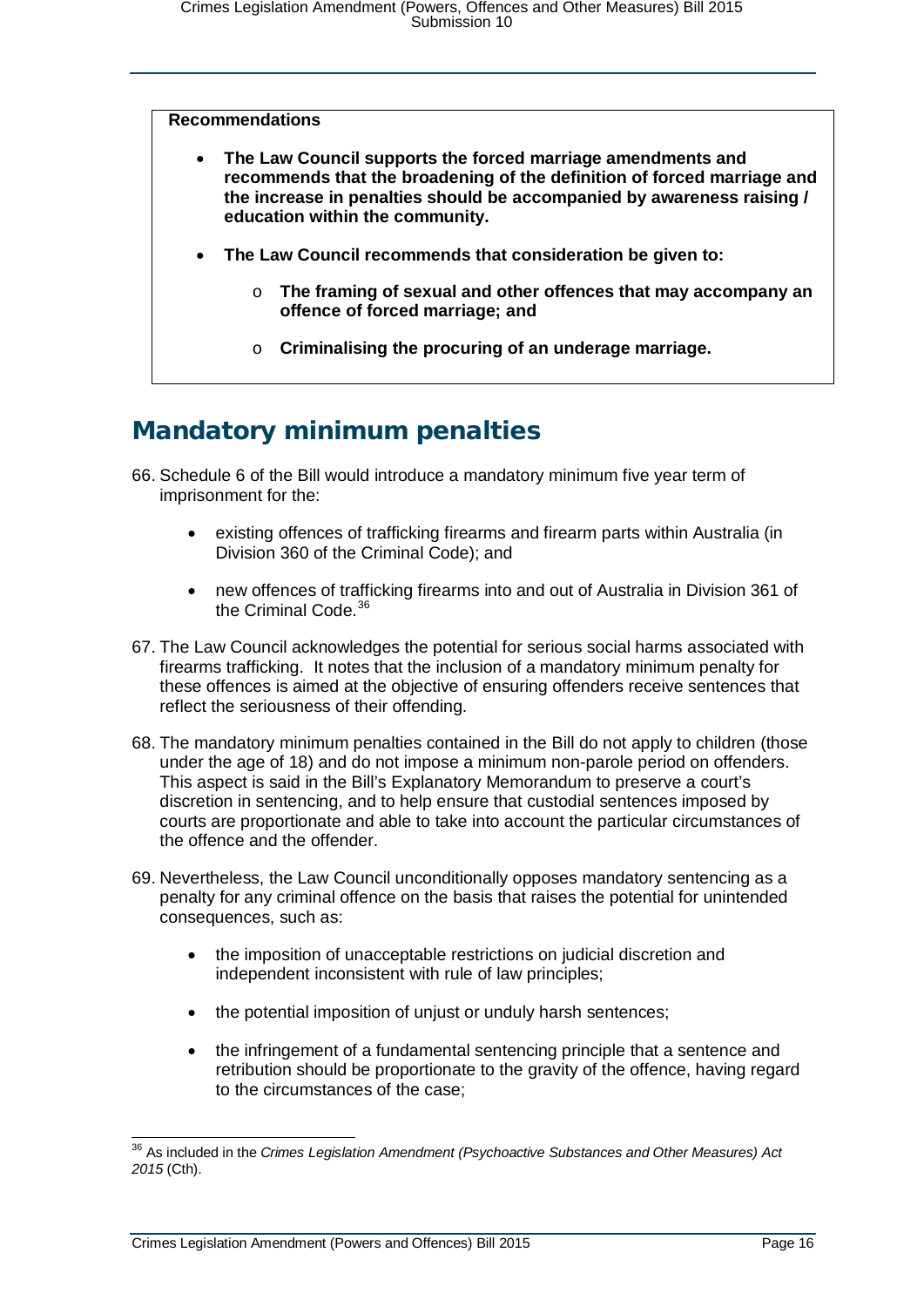- potentially increasing the likelihood of recidivism because prisoners are inappropriately placed in a learning environment for crime. This reinforces criminal identity and fails to address the underlying causes of crime. This has particular relevance to young offenders.
- undermining the community's confidence in the judiciary and the criminal justice system as a whole. Research demonstrates that when members of the public are fully informed about the particular circumstances of a case and the offender, 90 per cent view judges' sentences as appropriate; $37$  and
- unjust outcomes, particularly for vulnerable groups within society: indigenous peoples, young adults, juveniles, persons with a mental illness or cognitive impairment and the impoverished.<sup>[38](#page-16-1)</sup>
- 70. The following example, as noted by Mr Stephen Odgers SC, a member of the Law Council's National Criminal Law Committee at a hearing before the Committee's inquiry into the Crimes Legislation Amendment (Psychoactive Substances and Other Measures) Bill 2014 (Psychoactive Substances Bill), sheds light on potential injustice that may be caused by the imposition of a mandatory minimum penalty.<sup>[39](#page-16-2)</sup>

### *Example[40](#page-16-3)*

*A prominent businessman exported gunpowder, cartridges, primer and propellant from Australia to Papua New Guinea without a permit when the Lae Pistol Club was short of ammunition after the defendant's home in Lae (where the club's ammunition was stored) was destroyed in a fire. The defendant disguised the export in order to try to get the items into Papua New Guinea quickly. The magistrate who sentenced him accepted that he was a passionate sporting shooter and was only motivated to assist the Club. Other hypothetical examples can be given where there would be agreement in the community that any period of imprisonment, let alone a sentence of 5 years imprisonment, would be an excessive punishment.*

- 71. The Law Council's Mandatory Sentencing Policy and Discussion Paper (released in June 2014) describes in detail a number of concerns expressed by the Law Council's Constituent Bodies, the judiciary, other legal organisations and individuals regarding mandatory sentencing. A copy of the Mandatory Sentencing Policy and Discussion Paper are attached.
- 72. While Australia's criminal justice system and penalties for firearms trafficking offences act as a general deterrent to offending, mandatory minimum penalties are unlikely to reduce or deter the importation of illicit firearms. As noted by the Australian Strategic Policy Institute:

*…if the desired outcome is to reduce the availability of illegal firearms in Australian communities the focus needs be on strategies which increase the likelihood that a* 

<span id="page-16-0"></span><sup>&</sup>lt;sup>37</sup> K Warner, J Davis, M Waler, R Bradfield & R Vermey, "Public Judgement on Sentencing: Final results of the Tasmanian Jury Study", *Trends & Issues in Crime and Criminal Justice*, Australian Institute of Criminology, February 2011, p. 3.<br><sup>38</sup> Law Council of Australia. *Policy Position: Mandatory Sentencing*. May 2014.

<span id="page-16-2"></span><span id="page-16-1"></span><sup>38</sup> Law Council of Australia, *Policy Position: Mandatory Sentencing*, May 2014. <sup>39</sup> Mr Stephen Odgers SC, Member, National Criminal Law Committee, Law Council of Australia, *Committee Hansard*, 22 August 2014, pp. 9-10. <sup>40</sup> As reported by Adam Cooper, 'Australian pleads guilty to exporting arms to PNG', *The Age*, 4 April 2013 at

<span id="page-16-3"></span>[http://www.theage.com.au/victoria/australian-pleads-guilty-to-exporting-arms-to-png-20130404-2h8ox.html.](http://www.theage.com.au/victoria/australian-pleads-guilty-to-exporting-arms-to-png-20130404-2h8ox.html)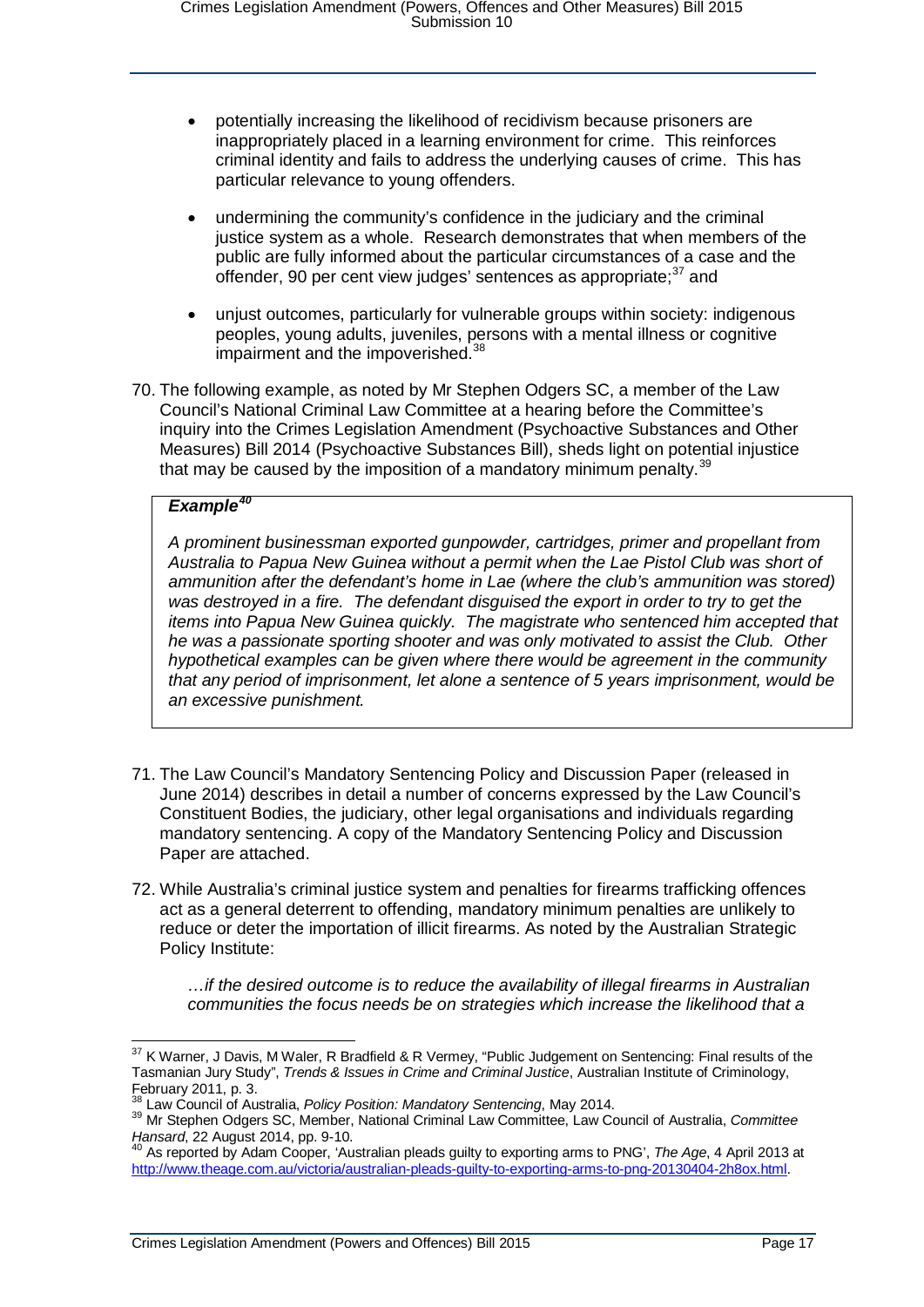*firearms trafficker will be caught. Those strategies should focus on continuing to enhance our border agencies' capabilities to detect and investigate illicit firearm trafficking at the border.*

*Mandatory sentencing of illicit firearms traffickers…won't deliver the desired results*. [41](#page-17-0)

73. In addition, the current amendments were considered and rejected by Parliament in relation to the *Crimes Legislation Amendment (Psychoactive Substances and Other Measures) Act 2015* (Cth) (Psychoactive Substances Act). The NSW Director of Public Prosecutions opposed the introduction of mandatory minimum sentences for the firearms trafficking offences on the following basis:

*It was the experience in NSW when there were a number of people smuggling cases before the NSW Courts that the accused did not enter pleas of guilty because of the mandatory minimum sentence and all the trials ran the full course. This had a significant impact on the District Court to dispose of other work and on the resources of the [Commonwealth Director of Public Prosecutions]…Additionally trials with a mixture of Commonwealth and State offences by reason alone of the combined effect of State and Commonwealth provisions are more complex cases to prosecute. The inclusion of a mandatory minimum sentence in this mix will add to the overall complexity*. [42](#page-17-1)

- 74. Similarly, the Tasmanian Office of the Director of Public Prosecutions noted that mandatory sentencing provisions 'can lead to unjust results' and that, if it is thought desirable to have some form of mandatory minimum sentencing scheme, then it should be drafted in such a way that allows the court to exercise its discretion and depart from the mandatory minimum sentence, if a particular case calls for it.<sup>[43](#page-17-2)</sup>
- 75. The Bar Association of Queensland has also noted that the imposition of a mandatory minimum imprisonment sentence is a partial fettering of judicial discretion that impedes the sentencing judge's ability to fashion a sentence that is of an appropriate severity in all the circumstances, as is required in sentencing for federal offences by section 16A of the Crimes Act.
- 76. Further, the Bar Association of Queensland has noted that the imposition of a mandatory minimum imprisonment sentence is contrary to other sentencing principles enshrined in the Commonwealth sentencing framework, which judges apply. Specifically, section 17A of the Crimes Act provides that a sentencing court shall not pass a sentence of imprisonment unless, having considered all other sentences, it is satisfied that no other sentence is appropriate in the circumstances. While this provision can be overridden, it is an important and longstanding principle of sentencing that imprisonment ought to be imposed only where no other sentence is appropriate. This principle is derived from the recognition that imprisonment is not an effective means of achieving all sentencing objectives.
- 77. The Explanatory Memorandum to the Bill incorporates alternative recommendations made by the Law Council in relation to the Psychoactive Substances Bill, which were

<span id="page-17-0"></span> <sup>41</sup> John Coyne, Australian Strategic Policy Institute, 'Gun Trafficking and Mandatory Jail Terms', *The Strategist, 18* March 2015 a[t http://www.aspistrategist.org.au/gun-trafficking-and-mandatory-jail-terms/](http://www.aspistrategist.org.au/gun-trafficking-and-mandatory-jail-terms/) <sup>42</sup> Director of Public Prosecutions (NSW), Submission 3 to the Senate Legal and Constitutional Affairs

<span id="page-17-1"></span>Committee's Inquiry into the *Crimes Legislation Amendment (Psychoactive Substances and Other Measures)* 

<span id="page-17-2"></span>*Bill 2014*, 1 August 2014, pp. 1-2.<br><sup>43</sup> As referenced in the Senate Legal and Constitutional Affairs Committee's Report into the *Crimes Legislation Amendment (Psychoactive Substances and Other Measures) Bill 2014*, p. 24.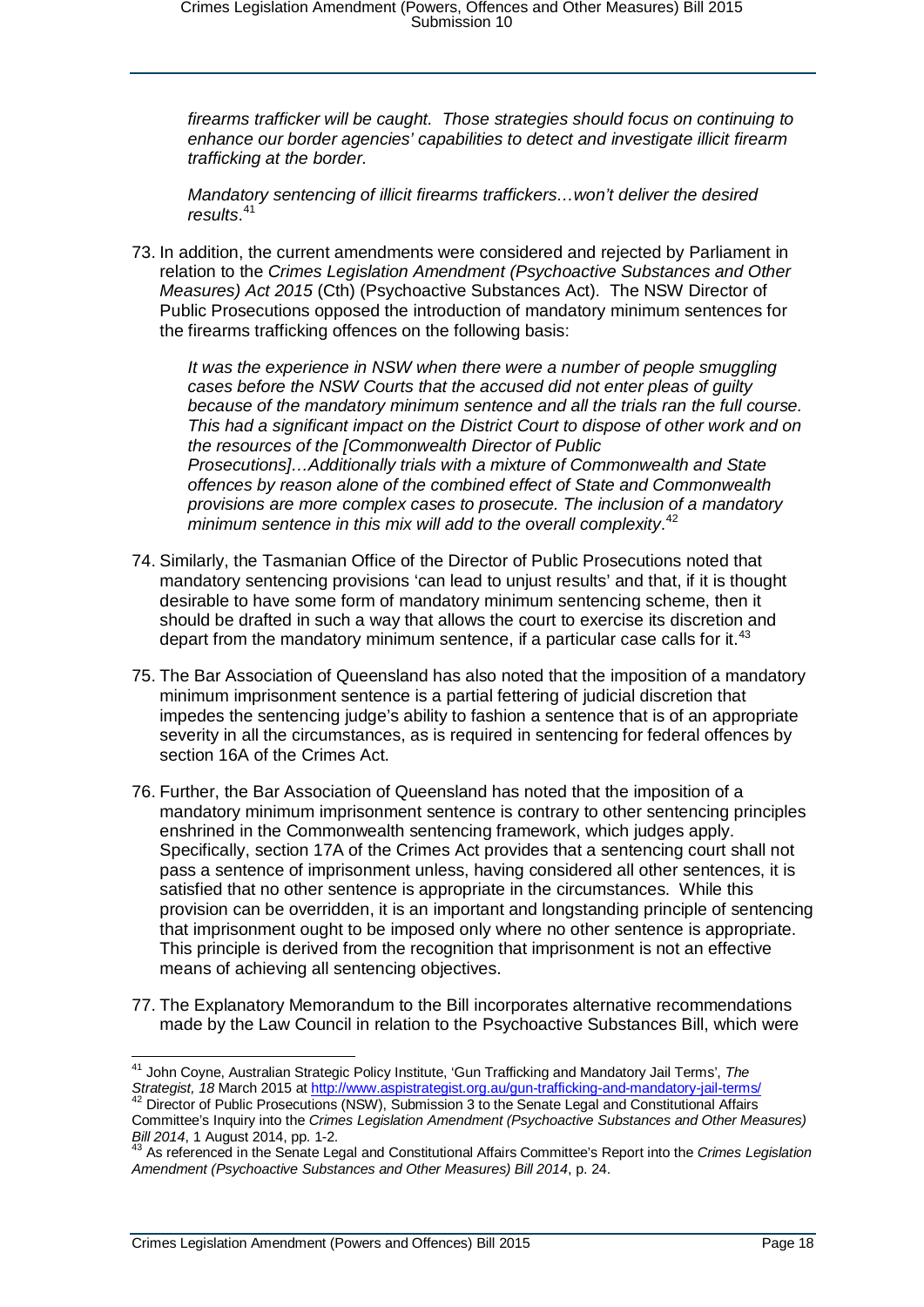subsequently accepted by the Committee, namely that it make clear that it is intended that:

- the sentencing discretion be left unaffected in respect of the non-parole period;
- in appropriate cases there may be significant differences between the nonparole period and the head sentence; and
- the mandatory minimum is *not* intended to be used as a sentencing guidepost (where the minimum penalty is appropriate for 'the least serious category of offending').<sup>[44](#page-18-1)</sup>
- 78. In this way, some of the Law Council's concerns regarding the mandatory sentences in the Bill are mitigated. Others remain such as undermining the community's confidence in the judiciary and the criminal justice system as a whole by not allowing judicial discretion to impose an appropriate head sentence.

#### **Recommendation:**

• **The mandatory sentencing penalties in the Bill be removed.**

# <span id="page-18-0"></span>Removing a court's discretion to issue a recognizance release order

- 79. Under the current section 19AB of the Crimes Act, when sentencing a person convicted of a federal offence (or offences) to a period of imprisonment (whether single or aggregate) exceeding 3 years, a sentencing court must *either* fix a single non-parole period in respect of the sentence or make a recognizance release order.
- 80. Schedule 7 of the Bill seeks to remove the power to make a recognizance release order, and requires the court to fix a non-parole period. This is a further and unnecessary constraint on the exercise of judicial discretion.
- 81. The Explanatory Memorandum to the Bill states that if a court makes a recognizance release order in relation to a sentence that exceeds three years' imprisonment, then the offender is automatically released after serving the period of imprisonment that is specified in the order, whereas if a court fixes a non-parole period in relation to a sentence that exceeds three years' imprisonment, then release is discretionary and depends on an assessment by the Attorney General, or a delegate, of matters relevant to the making or refusal to make a parole order.<sup>[45](#page-18-2)</sup>
- 82. The Explanatory Memorandum acknowledges that the amendments may engage the rights to individual liberty and freedom of movement, but justifies any potential infringement by submitting that:

*Federal offenders who are sentenced to imprisonment have been convicted of a criminal offence and any restriction on their freedom of movement is a* 

<span id="page-18-1"></span> <sup>44</sup> See Law Council of Australia, Submission to the Senate Legal and Constitutional Affairs Committee's Inquiry into the *Crimes Legislation Amendment (Psychoactive Substances and Other Measures) Bill 2014,* 4 August 2014, p. 2; Explanatory Memorandum to the Bill, pp. 65-66.<br>45 Explanatory Memorandum, Crimes Legislation Amendment (Powers, Offences and Other Measures) Bill

<span id="page-18-2"></span><sup>2015, 29.</sup>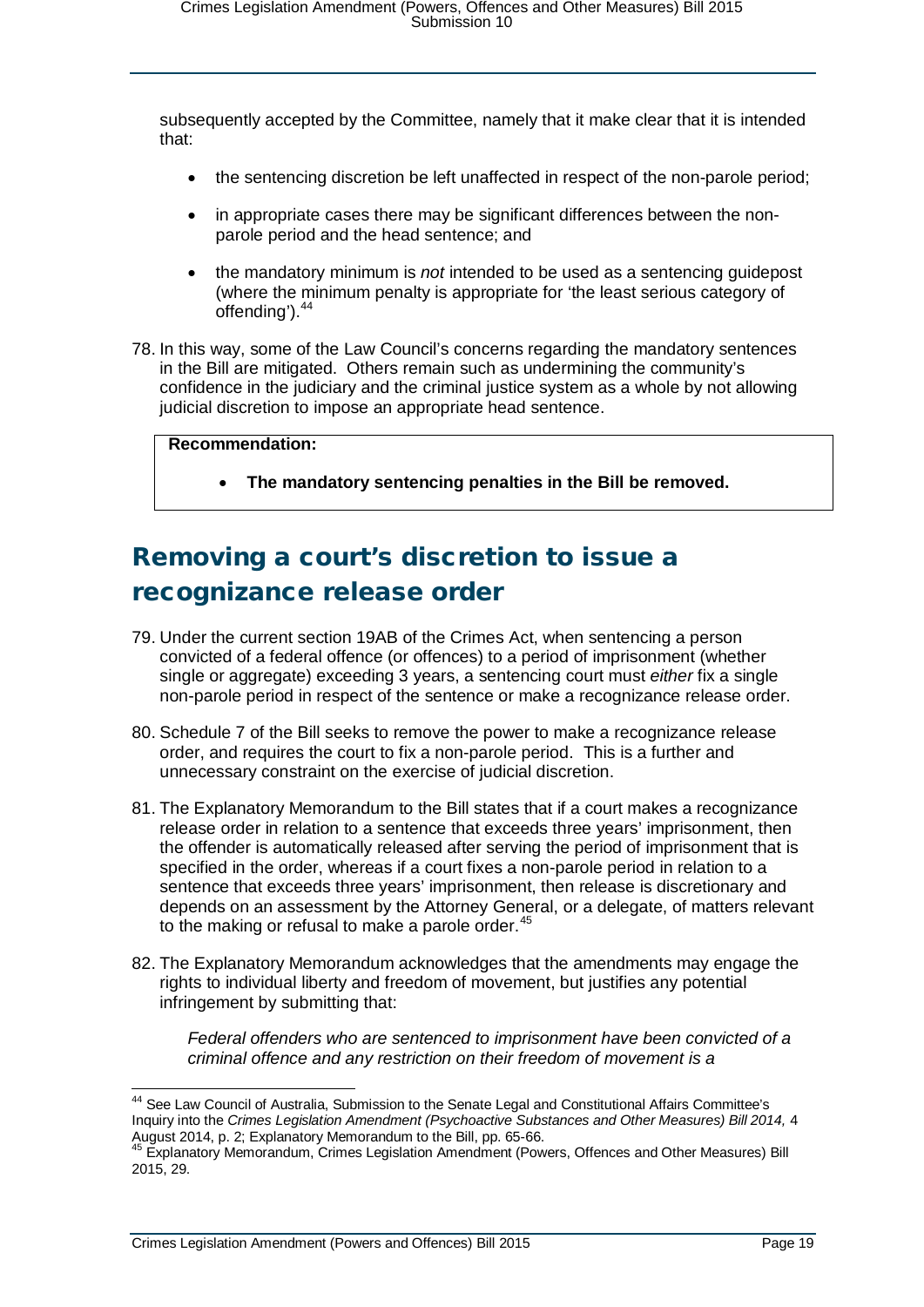*consequence of their criminal conviction and sentence, and serves to protect the public…*

*…A sentence that exceeds three years' imprisonment is likely to be imposed for a serious matter. It is appropriate that an assessment is made, around the time of the offender's release date, of their suitability for release (an assessment largely based on recommendations from corrective services and other authorities)…*

*Such detention is not arbitrary and release on parole (or otherwise) is determined applying principles of administrative law. Further, a decision about granting or refusing to grant release on parole is subject to judicial review under the ADJR Act*. [46](#page-19-0)

- 83. The Law Council and the Bar Association of Queensland do not support the proposed amendments to sections 19AB and 19AC of the Crimes Act because the amendments require a sentencing judge to follow a course pre-determined by the legislature without regard to the individual circumstances of the case and of the offender. The nature of a non-parole period order and a recognizance release order are fundamentally different in an important respect. The former is one pre-condition to release, that the release decision subsequently being made by a different decision maker based on different factors and subject to limited methods of review. In contrast, the recognizance release order, while still imposing conditions on release, is an immediate sentencing solution decided by the sentencing judge as appropriate having regard to all the circumstances and evidence at the time of sentencing.
- 84. The 2005 Australian Law Reform Commission's (ALRC) Issues Paper *Sentencing of Federal Offenders* referenced the Office of the CDPP when noting that it had been said that recognizance orders remain a desirable policy option as they promote rehabilitation in the community.<sup>[47](#page-19-1)</sup> The follow-up report which came out in 2006 also referred to comments from the CDPP that:

*…a sentencing option that enabled courts to release a federal offender conditionally after serving a period of imprisonment was a useful sentencing tool…*. [48](#page-19-2)

- 85. Promotion of the rehabilitation of the offender is one of the recognised purposes of sentencing.<sup>[49](#page-19-3)</sup> Recognizance release orders give the Court the option to require that the offender be subject to supervision and/or undertake a program upon release, both of which have the potential to contribute to the rehabilitation of the offender and prevent reoffending.
- 86. The ALRC report recommended that a recognizance release order should be a sentencing option available to courts sentencing federal offenders, and noted that judicial officers sentencing federal offenders should have a wide variety of sentencing

<span id="page-19-1"></span><span id="page-19-0"></span><sup>46</sup> Ibid. <sup>47</sup> The Australian Law Reform Commission, *Sentencing of Federal Offenders*, Issues Paper No 29, (2005) 177, referencing Office of the Commonwealth Director of Public Prosecutions, *Consultation*, Sydney, 16 September 2004.

<span id="page-19-2"></span><sup>48</sup> The Australian Law Reform Commission, *Same Crime, Same Time: Sentencing of Federal Offenders*, Report No 103 (2006) 233 referencing Commonwealth Director of Public Prosecutions, Submission SFO 51, 17 June 2005.

<span id="page-19-3"></span><sup>&</sup>lt;sup>49</sup> Ibid 29.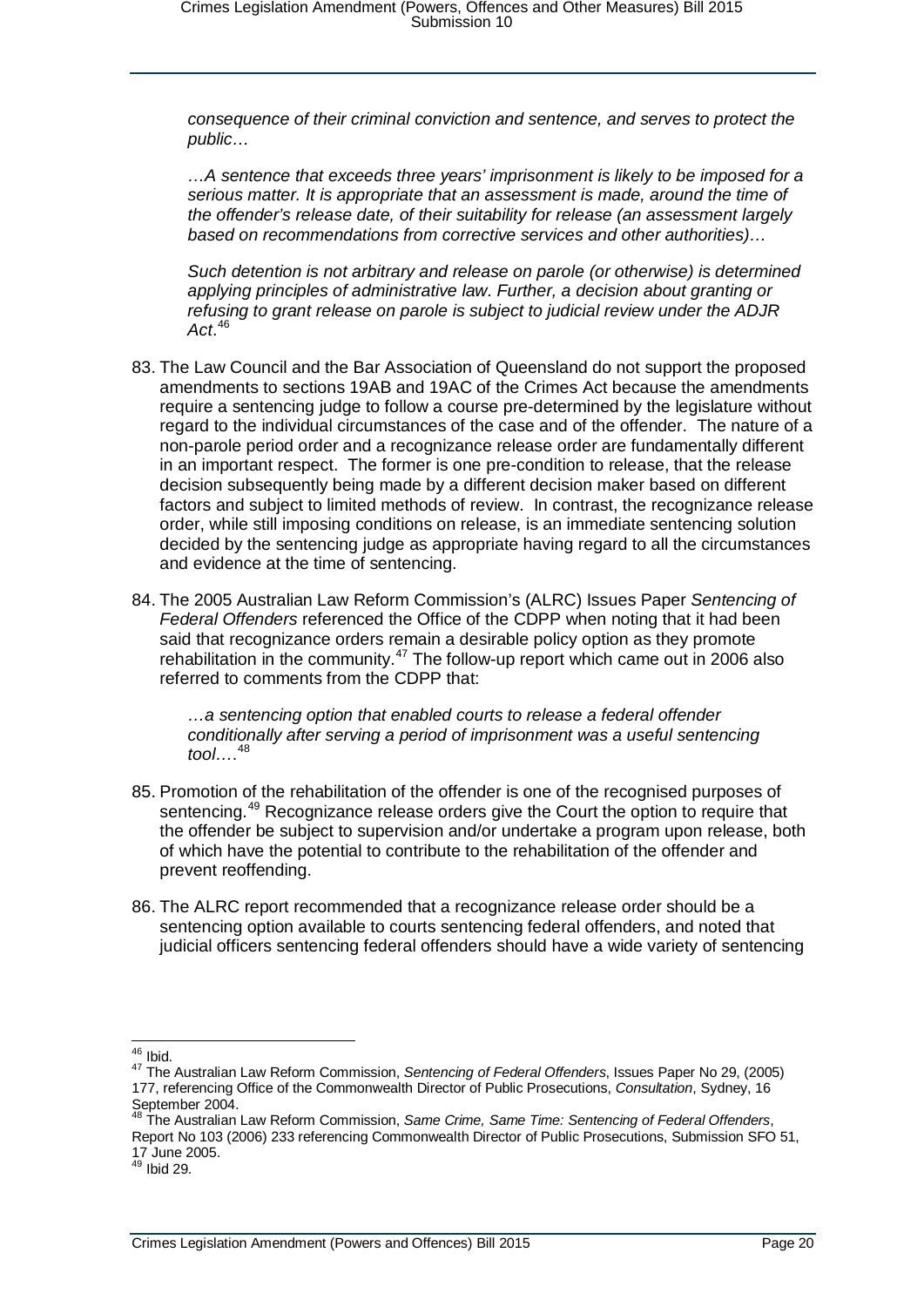options at their disposal to enable them to impose the most appropriate sentence in all the circumstances of the case. $50$  The ALRC report went on to say:

*A recognizance release order has the potential to satisfy a number of the purposes of sentencing, such as denunciation and specific deterrence. It may also represent a proportionate sentence in the circumstances of the case. Recognizance release orders are an established and frequently utilised sentencing option for federal offenders and orders of that nature are currently available in all states and territories.[51](#page-20-1)*

- 87. In response to the issue of whether or not federal sentencing legislation should maintain the provision requiring the court to make a recognizance release order for sentences of imprisonment between six months and three years, the ALRC report recommended that a court sentencing a federal offender should have the discretion to wholly or partially suspend any period of imprisonment imposed on a federal offender, regardless of the length of the sentence.<sup>[52](#page-20-2)</sup> The Law Council considers that such comments apply equally to the question now before the Committee, of whether or not recognizance orders should be available for offenders sentenced to more than three years imprisonment.
- 88. For the reasons outlined above in relation to the importance of individualised and context based sentencing and the availability of diverse sentencing options to judges in achieving sentencing objectives, the Law Council and the Bar Association of Queensland do not support the removal of the recognizance release order discretion proposed by Schedule 7.

#### **Recommendation:**

• **The Law Council recommends the removal of the proposed amendments to sections 19AB and 19AC of the Crimes Act relating to requiring that only non-parole orders (not recognizance release orders) can be fixed for sentences that exceed three years.**

<span id="page-20-0"></span> <sup>50</sup> The Australian Law Reform Commission, *Same Crime, Same Time: Sentencing of Federal Offenders*, Report No 103 (2006) 233.<br><sup>51</sup> Ibid.

<span id="page-20-1"></span>

<span id="page-20-2"></span> $52$  Ibid 234.